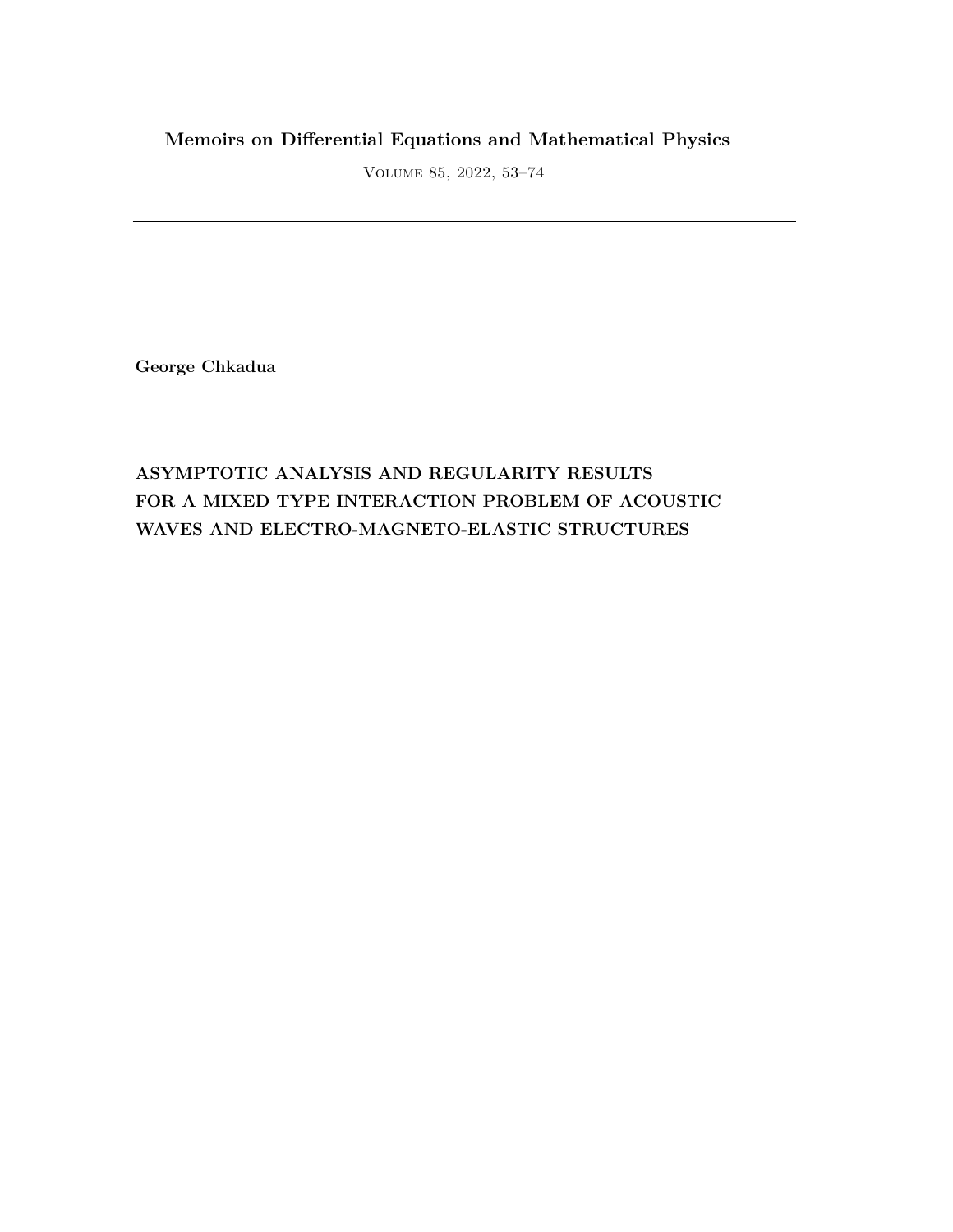**Abstract.** In the paper, we consider a three-dimensional model of fluid-solid acoustic interaction when an electro-magneto-elastic body occupying a bounded region  $\Omega^+$  is embedded in an unbounded fluid domain  $\Omega^- = \mathbb{R}^3 \setminus \overline{\Omega^+}$ . In this case, we have a five-dimensional electro-magneto-elastic field (the displacement vector with three components, electric potential and magnetic potential) in the domain  $\Omega^+$ , while we have a scalar acoustic pressure field in the unbounded domain Ω *−*. The physical kinematic and dynamic relations are mathematically described by the appropriate boundary and transmission conditions. We consider less restrictions on a matrix differential operator of electro-magneto-elasticity by introducing asymptotic classes, in particular, we allow the corresponding characteristic polynomial of the matrix operator to have multiple real zeros.

In the paper, we consider mixed type interaction problem. In particular, except transmission conditions, electric and magnetic potentials are given on one part of the boundary of  $\Omega^+$  (the Dirichlet type condition), while on the other part, normal components of electric displacement and magnetic induction are given (the Neumann type condition).

We derive asymptotic expansion of solutions near the line where different boundary conditions change, and on the basis of asymptotic analysis, we establish optimal Hölder's smoothness results for solutions of the problem.

#### **2010 Mathematics Subject Classification.** 35J47, 74F15, 31B10, 34L25, 35B40, 35C20, 35S15.

**Key words and phrases.** Boundary-transmission problems, fluid-solid interaction, potential method, pseudodifferential equations, Helmholtz equation, steady state oscillations, asymptotic analysis.

რეზიუმე. ნაშრომში განვიხილავთ სითხისა და სხეულის აკუსტიკური ურთიერთქმედების სამგანზომილებიან მოდელს, როდესაც ელექტრო-მაგნეტო-დრეკად სხეულს უკავია  $\Omega^+$  შემოსაზღვრული არე, რომელიც ჩადგმულია  $\Omega^-=\mathbb{R}^3\!\setminus\!\overline{\Omega^+}$  შემოუსაზღვრელ სითხის არეში. ამ შემ− თხვევაში შემოსაზღვრულ  $\Omega^+$  არეში არის ხუთგანზომილებიანი ელექტრო-მაგნეტო-დრეკადი  $\,$ ველი (გადაადგილების ვექტორის სამი კომპონენტი, ელექტრული პოტენციალი და მაგნიტური  $\bar{\tilde{\delta}}$ ოტენ $(\bar{\tilde{\delta}}$ იალი), ხოლო შემოუსაზღვრელ  $\Omega^-$  არეში – აკუსტიკური წნევის სკალარული ველი. ფიზიკური კინემატიკური და დინამიკური ურთიერთქმედებები მათემატიკურად აღწერილია შესა-<u>ბამისი სასაზღვრო და ტრანსმისიის პირობებით. ნაშრომში მოთხოვნილია ნაკლები შეზღუღვები</u> ელექტრო=მაგნეტო=დრეკადობის დიფერენციალურ ოპერატორზე და შემოღებულია შესაბამისი ასიმპტოტური კლასები. კერძოდ, მატრიცული დიფერენციალური ოპერატორის შესაბამის მახასიათებელ პოლინომს შესაძლოა გააჩნდეს ჯერადი ნამდვილი ნულები.

 $6$ აშრომში განვიხილავთ შერეული ტიპის ურთიერთქმედების ამოცანას, კერძოდ, ტრანსმისიის პირობების გარდა,  $\Omega^+$  არის საზღვრის ერთ ნაწილზე მოცემულია ელექტრული და მაგნიტური ველის პოტენციალები (დირიხლეს პირობა), ხოლო მეორე ნაწილზე − ელექტრული გადაადგილების და მაგნიტური ინდუქციის ნორმალური კომპონენტები (ნეიმანის პირობა).

მიღებულია ამონახსნის ასიმპტოტური გაშლა იმ წირის მახლობლობაში, სადაც იცვლება Նასაზღვრო პირობები, და ასიმპტოტური ანალიზის გამოყენებით დადგენილია ამოცანის ამონახ− სნის ოპტიმალური ჰელდერის სიგლუვე.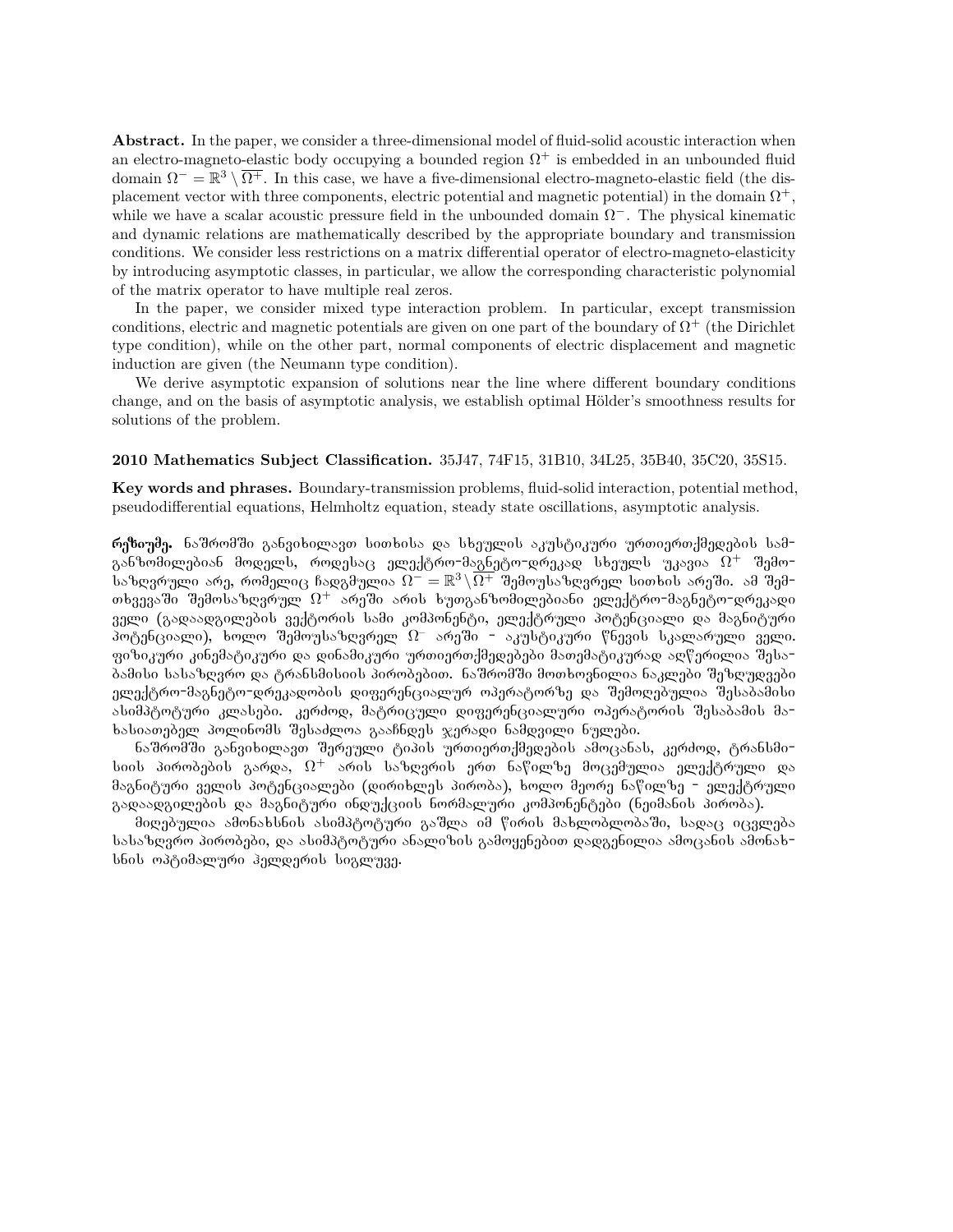## **1 Formulation of the problems**

#### **1.1 Introduction**

Solvability of the mixed type interaction problem of acoustic waves and electro-magneto-elastic structures is investigated in the paper [8] with the use of the potential method and the theory of pseudodifferential equations on manifolds with boundary and is proved existence and uniqueness theorems in Sobolev–Slobodetskii spaces.

The Dirichlet type, Neumann type and mixed type interaction problems of acoustic waves and piezoelectric structures are studied in [4,6,9].

In [7], the Dirichlet and Neumann type interaction problems of acoustic waves and piezo-electromagnetic structures are studied.

We consider less restrictions on matrix differential operator of electro-magneto-elasticity by introducing asymptotic classes  $M_{m_1,m_2,m_3}(\mathbf{P})$ , where **P** is determinant of the electro-magneto-elasticity matrix operator, in particular, we allow the corresponding characteristic polynomial of the matrix operator to have multiple real zeros.

In this paper, we derive asymptotic expansions of solutions of the problems  $(M_\tau)$  and  $(M_\Omega)$ near the line where different boundary conditions meet, and on the basis of asymptotic analysis, we obtain optimal Hölder smoothness results for solutions. In particular, it turns out that the acoustic pressure has Hölder smoothness higher by one than themechanical displacement vector and the electric potential. It means that the acoustic pressure has  $C^{\delta'+1}$  smoothness, while the displacement vector and the electric potential have  $C^{\delta'}$  smoothness, with some  $\delta' \in (0,1)$ . In the case when the domain  $\Omega^+$ is occupied by a special class of solids, which belong to the 422 (Tetragonal) or 622 (Hexagonal) class of crystals, one has  $\delta' = 1/2$ . Note that in the general anisotropic case, the smoothness of solutions depends on the material constants and also on the geometry of the line where the different boundary conditions meet.

#### **1.2 Electro-magnetic field**

Let  $\Omega^+$  be a bounded 3-dimensional domain in  $\mathbb{R}^3$  with a compact,  $C^{\infty}$ -smooth boundary  $S = \partial \Omega^+$ and let  $\Omega^- := \mathbb{R}^3 \setminus \overline{\Omega^+}$ . Assume that the domain  $\Omega^+$  is filled with an anisotropic homogeneous piezoelectro-magnetic material.

The basic equations of steady state oscillations of piezoelectro-magneticity for anisotropic homogeneous media are written as follows:

$$
c_{ijkl}\partial_i\partial_l u_k + \rho_1 \omega^2 \delta_{jk} u_k + e_{lij}\partial_l \partial_i \varphi + q_{lij}\partial_i \partial_l \psi + F_j = 0, \ \ j = 1, 2, 3,
$$
  
\n
$$
-e_{ikl}\partial_i \partial_l u_k + \varepsilon_{il}\partial_i \partial_l \varphi + a_{il}\partial_i \partial_l \psi + F_4 = 0,
$$
  
\n
$$
-q_{ikl}\partial_i \partial_l u_k + a_{il}\partial_i \partial_l \varphi + \mu_{il}\partial_i \partial_l \psi + F_5 = 0,
$$

or in the matrix form

$$
A(\partial,\omega)U + F = 0 \text{ in } \Omega^+,
$$

where  $U = (u, \varphi, \psi)^\top$ ,  $u = (u_1, u_2, u_3)^\top$  is the displacement vector,  $\varphi = u_4$  is the electric potential,  $\psi = u_5$  is the magnetic potential and  $F = (F_1, F_2, F_3, F_4, F_5)^\top$  is a given vector-function. The threedimensional vector  $(F_1, F_2, F_3)$  is the mass force density, while  $F_4$  is the electric charge density,  $F_5$  is the electric current density, and  $A(\partial,\omega)$  is the matrix differential operator,

$$
A(\partial,\omega) = [A_{jk}(\partial,\omega)]_{5\times 5},
$$
  
\n
$$
A_{jk}(\partial,\omega) = c_{ijkl}\partial_i\partial_l + \rho_1\omega^2\delta_{jk}, \quad A_{j4}(\partial,\omega) = e_{lij}\partial_l\partial_i, \quad A_{j5}(\partial,\omega) = q_{lij}\partial_l\partial_i,
$$
  
\n
$$
A_{4k}(\partial,\omega) = -e_{ikl}\partial_i\partial_l, \quad A_{44}(\partial,\omega) = \varepsilon_{il}\partial_i\partial_l, \quad A_{45}(\partial,\omega) = a_{il}\partial_i\partial_l,
$$
  
\n
$$
A_{5k}(\partial,\omega) = -q_{ikl}\partial_i\partial_l, \quad A_{54}(\partial,\omega) = a_{il}\partial_i\partial_l, \quad A_{55}(\partial,\omega) = \mu_{il}\partial_i\partial_l,
$$

 $j, k = 1, 2, 3$ , where  $\omega \in \mathbb{R}$  is a frequency parameter,  $\rho_1$  is the density of the piezoelectro-magnetic material, *cijlk*, *eikl*, *qikl*, *εil*, *µil, ail* are elastic, piezoelectric, piezomagnetic, dielectric, magnetic permeability and electromagnetic coupling constants respectively,  $\delta_{ik}$  is the Kronecker symbol and summation over repeated indices is meant from 1 to 3, unless otherwise stated. These constants satisfy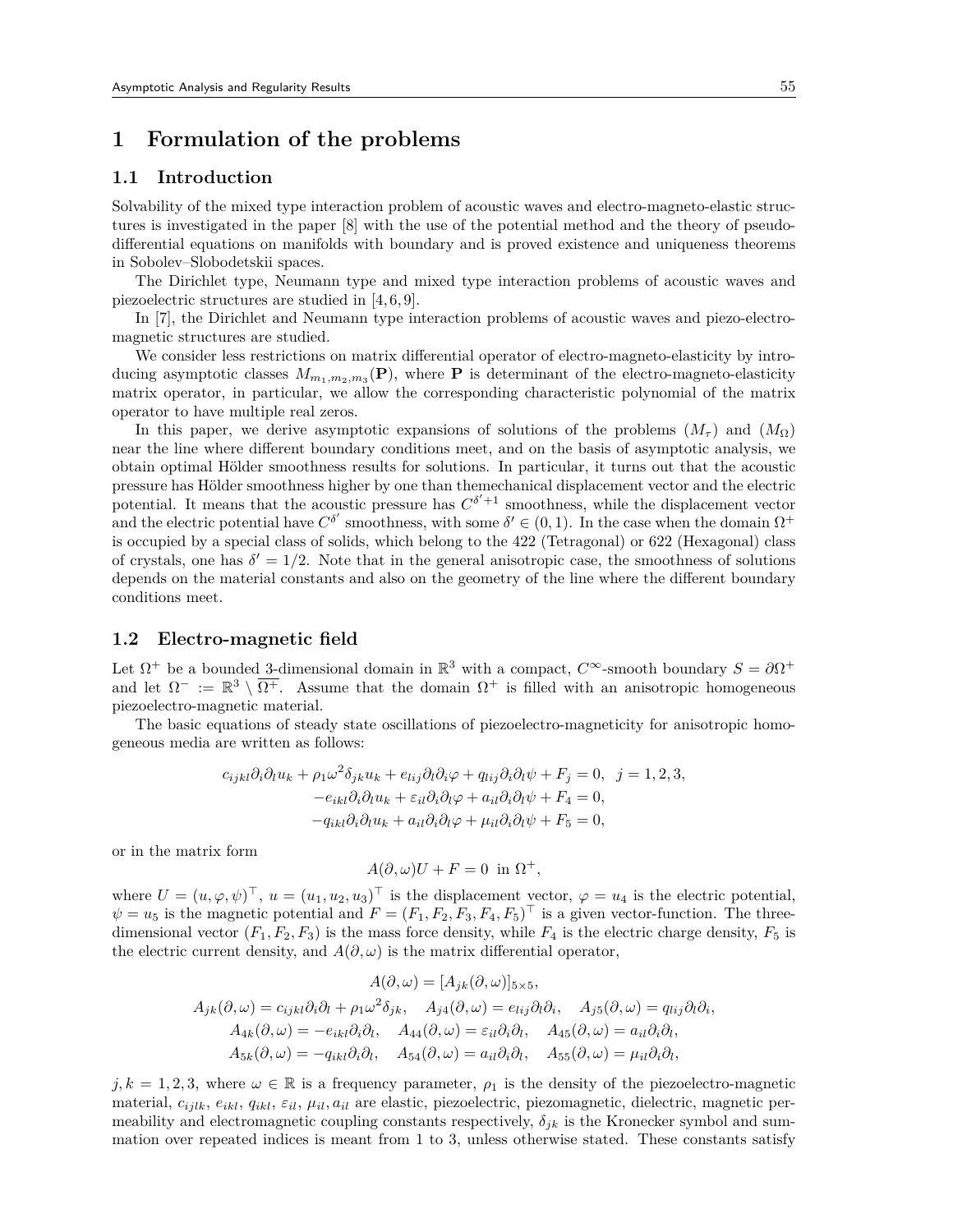the standard symmetry conditions:

$$
c_{ijkl} = c_{jikl} = c_{klij}, \quad e_{ijk} = e_{ikj}, \quad q_{ijk} = q_{ikj}, \quad \varepsilon_{ij} = \varepsilon_{ji}, \quad \mu_{jk} = \mu_{kj}, \quad a_{jk} = a_{kj},
$$

$$
i, j, k, l = 1, 2, 3.
$$

Moreover, from physical considerations related to the positiveness of the internal energy, it follows that the quadratic forms  $c_{ijkl}\xi_{ij}\xi_{kl}$  and  $\varepsilon_{ij}\eta_i\eta_j$  are positive definite:

$$
c_{ijkl}\xi_{ij}\xi_{kl} \ge c_0 \xi_{ij}\xi_{ij} \quad \forall \xi_{ij} = \xi_{ji} \in \mathbb{R},\tag{1.1}
$$

*.*

$$
\varepsilon_{ij}\eta_i\eta_j \ge c_2|\eta|^2, \quad q_{ij}\eta_i\eta_j \ge c_3|\eta|^2, \quad \mu_{ij}\eta_i\eta_j \ge c_1|\eta|^2 \quad \forall \eta = (\eta_1, \eta_2, \eta_3) \in \mathbb{R}^3,
$$
 (1.2)

where  $c_0$ ,  $c_1$ ,  $c_2$  and  $c_3$  are positive constants.

More careful analysis related to the positive definiteness of the potential energy insure that the matrix

$$
\Lambda := \begin{pmatrix} [\varepsilon_{kj}]_{3\times 3} & [a_{kj}]_{3\times 3} \\ [a_{kj}]_{3\times 3} & [ \mu_{kj}]_{3\times 3} \end{pmatrix}_{6\times 6}
$$

is positive definite, i.e.,

$$
\varepsilon_{kj}\zeta'_k\overline{\zeta'_j}+a_{kj}(\zeta'_k\overline{\zeta''_j}+\overline{\zeta'_k}\zeta''_j)+\mu_{kj}\zeta''_k\overline{\zeta''_j}\geq c_4(|\zeta'|^2+|\zeta''|^2)\quad\forall\,\zeta',\zeta''\in\mathbb{C}^3,
$$

where  $c_4$  is some positive constant.

The principal homogeneous symbol matrix of the operator  $A(\partial, \omega)$  has the following form:

$$
A^{(0)}(\xi) = \begin{pmatrix} [-c_{ijlk}\xi_i\xi_l]_{3\times 3} & [-e_{lij}\xi_l\xi_i]_{3\times 1} & [-q_{lij}\xi_l\xi_i]_{3\times 1} \\ [e_{ikl}\xi_i\xi_l]_{1\times 3} & -\varepsilon_{il}\xi_i\xi_l & -a_{il}\xi_i\xi_l \\ [q_{ikl}\xi_i\xi_l]_{1\times 3} & -a_{il}\xi_i\xi_l & -\mu_{il}\xi_i\xi_l \end{pmatrix}_{5\times 5}
$$

With the help of inequalities  $(1.1)$  and  $(1.2)$  it can be easily shown that

$$
-\operatorname{Re} A^{(0)}(\xi)\zeta \cdot \zeta \ge c|\zeta|^2|\xi|^2 \quad \forall \zeta \in \mathbb{C}^4, \ \forall \xi \in \mathbb{R}^3, \ c = const > 0,
$$

implying that  $A(\partial, \omega)$  is a strongly elliptic formally nonself-adjoint differential operator.

Here and in the sequel,  $a \cdot b$  denotes the scalar product of two vectors  $a, b \in \mathbb{C}^N$ ,  $a \cdot b := \sum^N$  $\sum_{k=1}^{\infty} a_k \overline{b}_k.$ 

In the theory of electro-magneto-elasticity, the components of the three-dimensional mechanical stress vector acting on a surface element with a normal  $n = (n_1, n_2, n_3)$  have the form

$$
\sigma_{ij} n_i := c_{ijlk} n_i \partial_l u_k + e_{lij} n_i \partial_l \varphi + q_{lij} n_i \partial_l \psi, \ \ j = 1, 2, 3,
$$

while the normal component of the electric displacement vector  $D = (D_1, D_2, D_3)^{\perp}$  and the normal component of the magnetic induction vector  $B = (B_1, B_2, B_3)^{\top}$  read as

$$
-D_{i}n_{i} = -e_{ikl}n_{i}\partial_{l}u_{k} + \varepsilon_{il}n_{i}\partial_{l}\varphi + a_{il}n_{i}\partial_{l}\psi,
$$
  

$$
-B_{i}n_{i} = -q_{ikl}n_{i}\partial_{l}u_{k} + a_{il}n_{i}\partial_{l}\varphi + \mu_{il}n_{i}\partial_{l}\psi.
$$

Let us introduce the boundary matrix differential operator

$$
T(\partial, n) = [T_{jk}(\partial, n)]_{5 \times 5},
$$
  
\n
$$
T_{jk}(\partial, n) = c_{ijlk} n_i \partial_l, \quad T_{j4}(\partial, n) = e_{lij} n_i \partial_l, \quad T_{j5}(\partial, n) = q_{lij} n_i \partial_l,
$$
  
\n
$$
T_{4k}(\partial, n) = -e_{ikl} n_i \partial_l, \quad T_{44}(\partial, n) = \varepsilon_{il} n_i \partial_l, \quad T_{45}(\partial, n) = a_{il} n_i \partial_l,
$$
  
\n
$$
T_{5k}(\partial, n) = -q_{ikl} n_i \partial_l, \quad T_{54}(\partial, n) = a_{il} n_i \partial_l, \quad T_{55}(\partial, n) = \mu_{il} n_i \partial_l,
$$

 $j, k = 1, 2, 3$ . For a vector  $U = (u, \varphi, \psi)^\top$ , we have

$$
T(\partial, n)U = (\sigma_{1j}n_j, \sigma_{2j}n_j, \sigma_{3j}n_j, -D_i n_i, -B_i n_i)^{\top}.
$$
\n(1.3)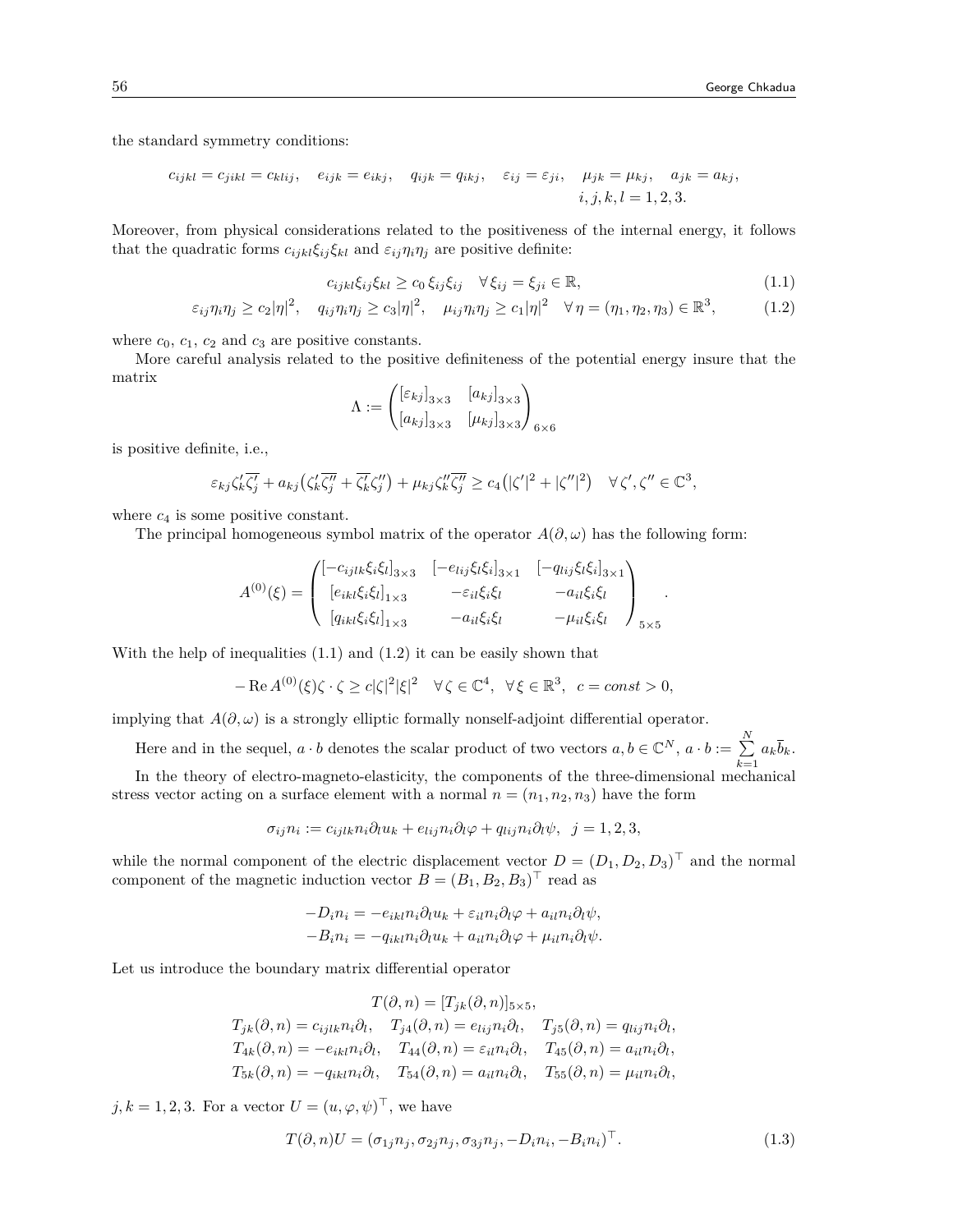The components of the vector *TU* given by (1.3) have the following physical sense: the first three components correspond to the mechanical stress vector in the theory of electro-magneto-elasticity, while the fourth one is the normal component of the electric displacement vector and the fifth one is the normal component of the magnetic induction vector.

In Green's formulae, one also has the following boundary operator associated with the adjoint differential operator

$$
A^*(\partial, \omega) = A^{\top}(-\partial, \omega) = A^{\top}(\partial, \omega),
$$

$$
\widetilde{T}(\partial, n) = [\widetilde{T}_{jk}(\partial, n)]_{5 \times 5},
$$

where

$$
\widetilde{T}_{jk}(\partial,n) = T_{jk}(\partial,n), \quad \widetilde{T}_{j4}(\partial,n) = -T_{j4}(\partial,n), \quad \widetilde{T}_{j5}(\partial,n) = -T_{j5}(\partial,n),
$$
  

$$
\widetilde{T}_{4k}(\partial,n) = -T_{4k}(\partial,n), \quad \widetilde{T}_{44}(\partial,n) = T_{44}(\partial,n), \quad \widetilde{T}_{45}(\partial,n) = T_{45}(\partial,n),
$$
  

$$
\widetilde{T}_{5k}(\partial,n) = -T_{5k}(\partial,n), \quad \widetilde{T}_{54}(\partial,n) = T_{54}(\partial,n), \quad \widetilde{T}_{55}(\partial,n) = T_{55}(\partial,n),
$$

 $j, k = 1, 2, 3$ . Let us consider the equation

$$
\Phi_A(\xi,\omega) := \det A(i\xi,\omega) = \det \begin{pmatrix} [c_{ijlk}\xi_i\xi_l - \rho_1\omega^2\delta_{jk}]_{3\times 3} & [e_{lij}\xi_l\xi_i]_{3\times 1} & [q_{lij}\xi_l\xi_i]_{3\times 1} \\ [-e_{ikl}\xi_i\xi_l]_{1\times 3} & \varepsilon_{il}\xi_i\xi_l & a_{il}\xi_i\xi_l \\ [-q_{ikl}\xi_i\xi_l]_{1\times 3} & a_{il}\xi_i\xi_l & \mu_{il}\xi_i\xi_l \end{pmatrix}_{5\times 5} = 0, (1.4)
$$
  
 $\xi \in \mathbb{R}^3 \setminus \{0\}, \omega \in \mathbb{R}, i, j, k, l = 1, 2, 3,$ 

where  $\Phi_A(\xi,\omega)$  is the characteristic polynomial of the operator  $A(\partial,\omega)$ . The origin is an isolated zero of (1.4).

We are interested in the real zeros of the function  $\Phi_A(\xi,\omega)$ ,  $\xi \in \mathbb{R}^3 \setminus \{0\}$ . Denote

$$
\lambda := \frac{\rho_1 \omega^2}{|\xi|^2}, \quad \hat{\xi} := \frac{\xi}{|\xi|} \text{ for } |\xi| \neq 0,
$$
  

$$
B(\lambda, \hat{\xi}) := \begin{pmatrix} [c_{ijkl}\hat{\xi}_i\hat{\xi}_l - \lambda \delta_{jk}]_{3\times 3} & [A_{j4}(\hat{\xi})]_{3\times 1} & [A_{j5}(\hat{\xi})]_{3\times 1} \\ [-A_{j4}(\hat{\xi})]_{1\times 3} & \varepsilon_{il}\hat{\xi}_i\hat{\xi}_l & a_{il}\hat{\xi}_i\hat{\xi}_l \\ [-A_{j5}(\hat{\xi})]_{1\times 3} & a_{il}\hat{\xi}_i\hat{\xi}_l & \mu_{il}\hat{\xi}_i\hat{\xi}_l \end{pmatrix}_{5\times 5}.
$$

Then (1.4) can be rewritten as

$$
\Psi(\lambda, \hat{\xi}) := \det B(\lambda, \hat{\xi}) = 0.
$$
\n(1.5)

This is a cubic equation in  $\lambda$  with real coefficients.

The following theorem holds (see [7]).

**Theorem 1.1.** *Equation* (1.5) *possesses three real positive roots*  $\lambda_1(\hat{\xi})$ *,*  $\lambda_2(\hat{\xi})$ *,*  $\lambda_3(\hat{\xi})$ *.* 

Denote the roots of equation (1.5) by  $\lambda_1$ ,  $\lambda_2$ ,  $\lambda_3$ . Clearly, the equation of the surface  $S_{\omega,j}$ ,  $j = 1, 2, 3$ , in the spherical coordinates reads as

$$
r = r_j(\theta, \varphi) = \frac{\sqrt{\rho_1} \omega}{\sqrt{\lambda_j(\hat{\xi})}},
$$

where

$$
\xi_1 = r \cos \varphi \sin \theta, \quad \xi_2 = r \sin \varphi \sin \theta, \quad \xi_3 = r \cos \theta
$$

with  $0 \leq \varphi \leq 2\pi$ ,  $0 \leq \theta \leq \pi$ ,  $r = |\xi|$ .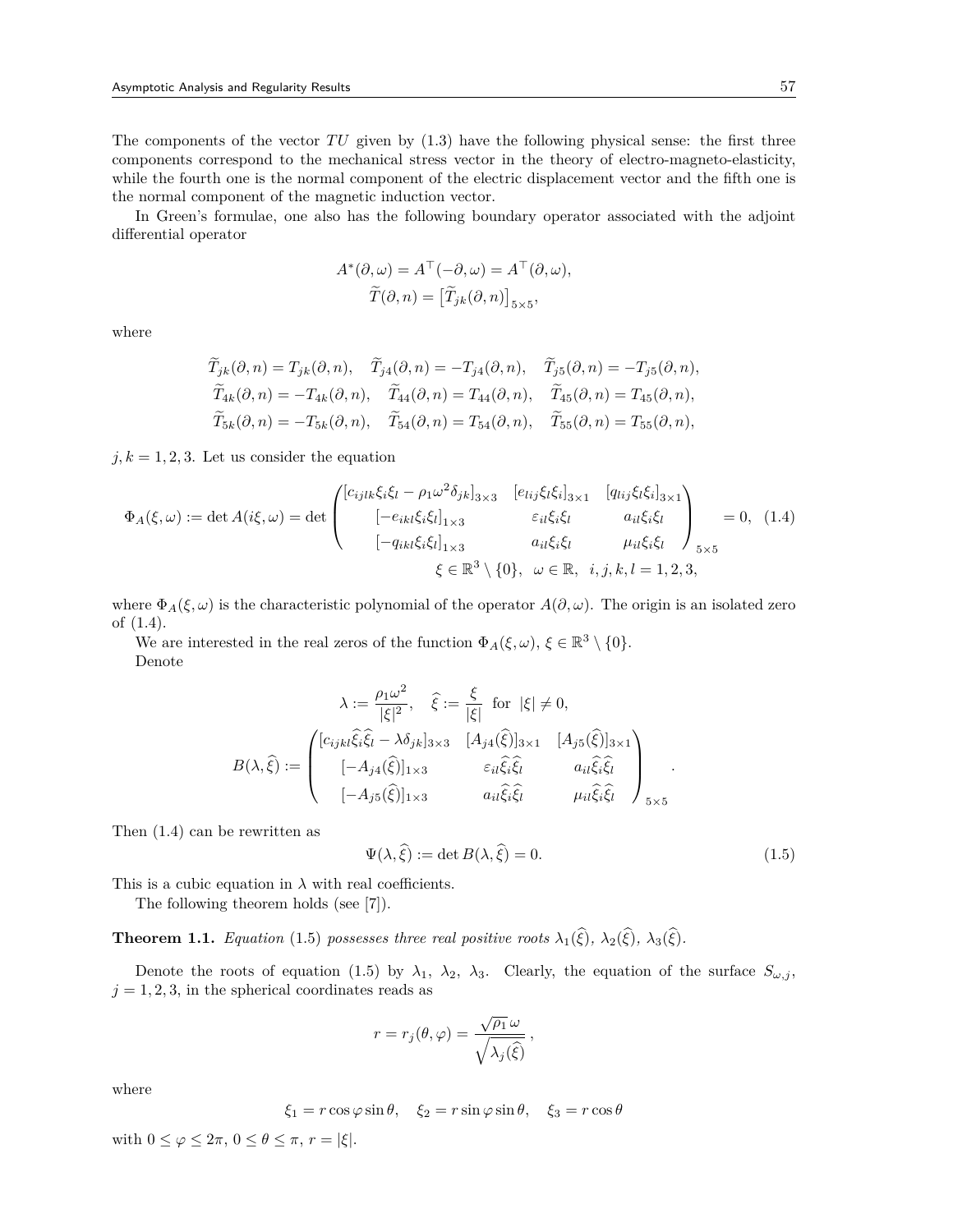We have also the following identity:

$$
\Phi_A(\xi,\omega) = \det A(i\xi,\omega) = \Phi_A(\widehat{\xi},0)r^4 \prod_{j=1}^3 (r^2 - r_j^2(\widehat{\xi})) = \Phi_A(\widehat{\xi},0)r^4 \prod_{j=1}^3 P_j(\xi).
$$

It can be easily shown that the vector

$$
n(\xi) = (-1)^j |\nabla \Phi_A(\xi, \omega)|^{-1} \nabla \Phi_A(\xi, \omega), \xi \in S_{\omega, j},
$$

is an external unit normal vector to  $S_{\omega,j}$  at the point  $\xi$ .

Further, we assume that the following conditions are fulfilled (cf. [5,17,21,22]):

(i) If  $\Phi_A(\xi,\omega) = \Phi_A(\widehat{\xi},0)r^4P_1(\xi)P_2(\xi)P_3(\xi)$ , then  $\nabla_{\xi}(P_1(\xi)P_2(\xi)P_3(\xi)) \neq 0$  at real zeros  $\xi \in \mathbb{R}^3 \setminus \{0\}$ of the polynomial (1.4), or

If  $\Phi_A(\xi,\omega) = \Phi_A(\widehat{\xi},0)r^4P_1^2(\xi)P_2(\xi)$ , then  $\nabla_{\xi}(P_1(\xi)P_2(\xi)) \neq 0$  at real zeros  $\xi \in \mathbb{R}^3 \setminus \{0\}$  of the polynomial (1.4), or

If  $\Phi_A(\xi,\omega) = \Phi_A(\tilde{\xi},0)r^4P_1^3(\xi)$ , then  $\nabla_{\xi}P_1(\xi) \neq 0$  at real zeros  $\xi \in \mathbb{R}^3 \setminus \{0\}$  of the polynomial  $(1.4).$ 

**(ii)** The Gaussian curvature of the surface defined by the real zeros of the polynomial  $\Phi_A(\xi,\omega)$ ,  $\xi \in \mathbb{R}^3 \setminus \{0\}$ , does not vanish anywhere.

It follows from the above conditions (i) and (ii) that the real zeros  $\xi \in \mathbb{R}^3 \setminus \{0\}$  of the polynomial  $\Phi_A(\xi,\omega)$  form non-self-intersecting, closed, convex two-dimensional surfaces  $S_{\omega,1}$ ,  $S_{\omega,2}$ ,  $S_{\omega,3}$ , enclosing the origin. For an arbitrary unit vector  $\eta = x/|x|$  with  $x \in \mathbb{R}^3 \setminus \{0\}$ , there exists only one point on each  $S_{\omega,j}$ , namely,  $\xi^j = (\xi_1^j, \xi_2^j, \xi_3^j) \in S_{\omega,j}$  such that the outward unit normal vector  $n(\xi^j)$  to  $S_{\omega,j}$ at the point  $\xi^j$  has the same direction as  $\eta$ , i.e.,  $n(\xi^j) = \eta$ . In this case, we say that the points  $\xi^j$ ,  $j = 1, 2, 3$ , correspond to the vector *η*.

From (i) we see that the surfaces  $S_{\omega, j}$ ,  $j = 1, 2, 3$ , may have multiplicites.

We say that a vector-function  $U = (u_1, u_2, u_3, u_4, u_5)$ <sup> $\perp$ </sup> belongs to the  $M_{m_1, m_2, m_3}(\mathbf{P})$  class if  $U \in [C^{\infty}(\Omega^-)]^5$  and the relation

$$
U(x) = \sum_{p=1}^{5} u^p(x)
$$

holds, where  $u^p$  has the following uniform asymptotic expansion as  $r = |x| \to \infty$ :

$$
u^{p} \sim \sum_{j=1}^{3} e^{-i r \xi^{j}} \left\{ d_{0,m_{j}}^{p}(\eta) r^{m_{j}-2} + \sum_{q=1}^{\infty} d_{q,m_{j}}^{p}(\eta) r^{m_{j}-2-q} \right\}, \quad p = 1, 2, 3,
$$
  

$$
u^{4}(x) = O(r^{-1}), \quad \partial_{k} u^{4}(x) = O(r^{-2}), \quad u^{5}(x) = O(r^{-1}), \quad \partial_{k} u^{5}(x) = O(r^{-2}), \quad k = 1, 2, 3,
$$

here  $\mathbf{P} = \det A(i\partial_x, \omega)$  and  $d_{q,m_j}^p \in C^{\infty}, j = 1, 2, 3$  (see [5]).

These conditions are the generalized Sommerfeld–Kupradze type radiation conditions in the anisotropic elasticity (cf. [16,17]).

From condition (i) it follows that our  $M_{m_1,m_2,m_3}(\mathbf{P})$  class is  $M_{1,1,1}(\mathbf{P})$  or  $M_{2,1}(\mathbf{P})$  or  $M_3(\mathbf{P})$ .

The class  $M_{1,1,1}(\mathbf{P})$  is a subset of generalized Sommerfeld–Kupradze class.

We introduce the single and double layer potentials associated with the differential operator *A*(*∂, ω*),

$$
\begin{aligned} \mathbf{V}_{\omega}(g)(x)&=\int\limits_{S}\Gamma(x-y,\omega)g(y)\,d_{y}S,\;\;x\in\Omega^{\pm},\\ \mathbf{W}_{\omega}(f)(x)&=\int\limits_{S}\left[\widetilde{T}(\partial_{y},n(y))\Gamma^{\top}(x-y,\omega)\right]^{\top}f(y)\,d_{y}S,\;\;x\in\Omega^{\pm}, \end{aligned}
$$

where  $g = (g_1, \ldots, g_4)^\top$  and  $f = (f_1, \ldots, f_4)^\top$  are density vector-functions and  $\Gamma(x - y, \omega)$  is the fundamental solution of equation (1.8).

The following theorem holds (see [1]).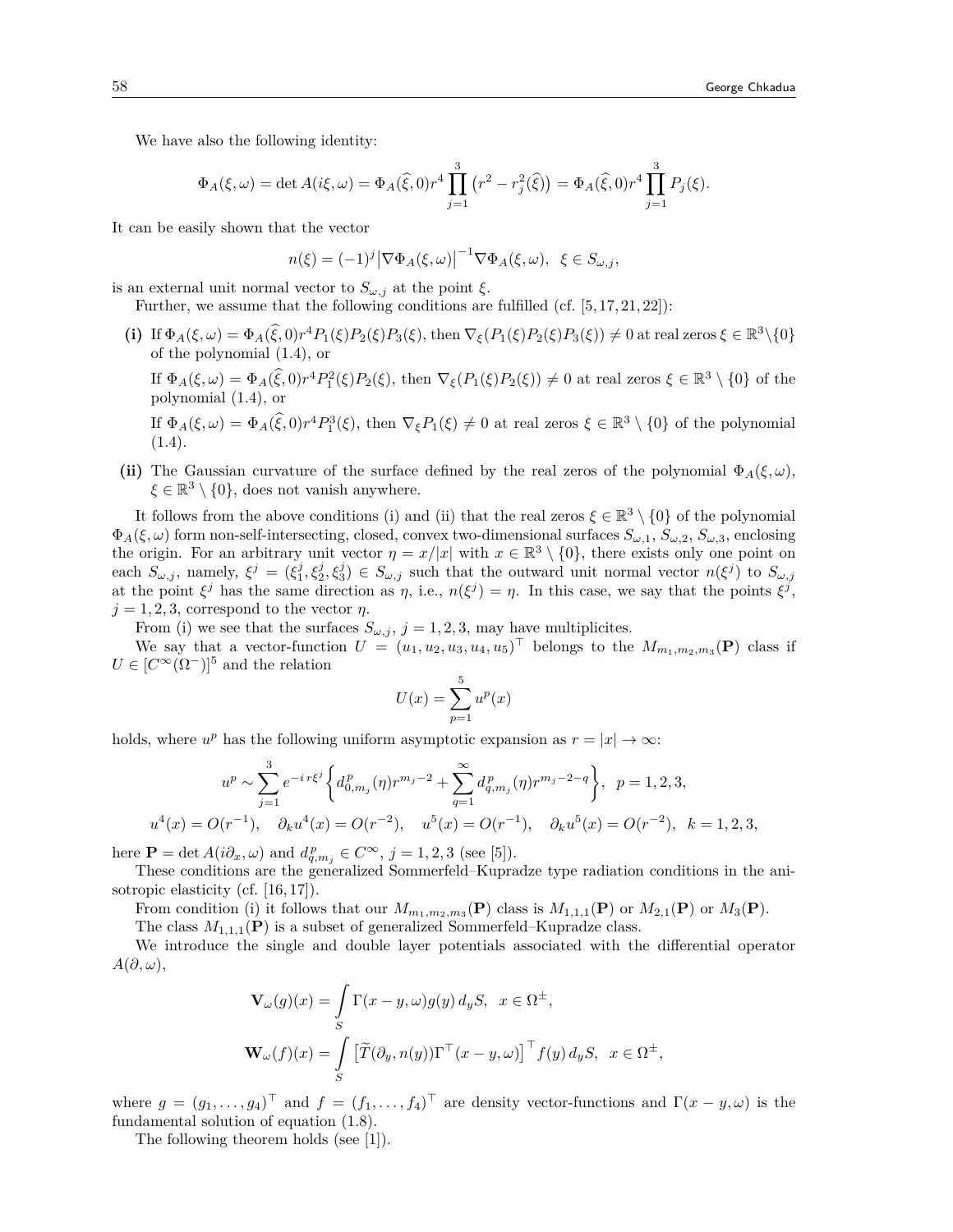**Theorem 1.2.** *Let*  $g \in [H^{-1+s}(S)]^4$ ,  $s > 0$ *. Then* 

$$
\{\mathbf V_{\omega}(g)(z)\}^{\pm} = \mathbf H_{\omega}(g)(z), \ \ z \in S,
$$

*where*  $H_{\omega}$  *is a weakly singular integral operator,* 

$$
\mathbf{H}_{\omega}(g)(z) := \int_{S} \Gamma(z - y, \omega) g(y) \, d_y S, \quad z \in S.
$$

The mapping properties of these potentials and the boundary integral operators are described in Appendix of [8].

#### **1.3 Scalar acoustic pressure field and Green's formulae**

We assume that the exterior domain  $\Omega^-$  is filled by a homogeneous isotropic inviscid fluid medium with the constant density  $\rho_2$ . Further, let the propagation of acoustic wave in  $\Omega^-$  be described by a complex-valued scalar function (scalar field) w being a solution of the homogeneous Helmholtz equation

$$
\Delta \mathbf{w} + \rho_2 \omega^2 \mathbf{w} = 0 \text{ in } \Omega^-, \tag{1.6}
$$

where  $\Delta = \sum_{i=1}^{3}$ *j*=1 *∂* 2 *∂<sup>2</sup>*</sup><sub>*∂x*<sub>2</sub></sub><sup>2</sup></del> is the Laplace operator and *ω* > 0. The function w(*x*) = *P*<sup>*sc*</sup>(*x*) is the pressure of a scattered acoustic wave.

We say that a solution w to the Helmholtz equation (1.6) belongs to the class  $Som_p(\Omega^-)$ ,  $p = 1, 2$ , if w satisfies the classical Sommerfeld radiation condition

$$
\frac{\partial w(x)}{\partial |x|} + i(-1)^p \sqrt{\rho_2} \,\omega w(x) = O(|x|^{-2}) \text{ as } |x| \to \infty. \tag{1.7}
$$

Note that if a solution w of the Helmholtz equation (1.6) in Ω *−* satisfies the Sommerfeld radiation condition  $(1.7)$ , then (see [23])

$$
w(x) = O(|x|^{-1}) \text{ as } |x| \to \infty.
$$

Let us introduce the single and double layer potentials

$$
V_{\omega}(g)(x) := \int_{S} \gamma(x - y, \omega) g(y) d_y S, \quad x \notin S,
$$
  

$$
W_{\omega}(f)(x) := \int_{S} \partial_{n(y)} \gamma(x - y, \omega) f(y) d_y S, \quad x \notin S,
$$

where

$$
\gamma(x,\omega) := -\frac{\exp(i\sqrt{\rho_2}\,\omega|x|)}{4\pi|x|}
$$

is the fundamental solution of the Helmholtz equation (1.6). These potentials satisfy the Sommerfeld radiation condition, i.e., belong to the class  $\text{Som}_1(\Omega^-)$ .

For these potentials the following theorems are valid (see [12,18]).

**Theorem 1.3.** *Let*  $g \in H^{-1/2}(S)$ *,*  $f \in H^{1/2}(S)$ *. Then on the manifold S the following jump relations hold:*

$$
\{V_{\omega}(g)\}^{\pm} = \mathcal{H}_{\omega}(g), \quad \{W_{\omega}(f)\}^{\pm} = \pm 2^{-1}f + \mathcal{K}_{\omega}^{*}(f),
$$
  

$$
\{\partial_{n}V_{\omega}(g)\}^{\pm} = \mp 2^{-1}g + \mathcal{K}_{\omega}(g), \quad \{\partial_{n}W_{\omega}(f)\}^{+} = \{\partial_{n}W_{\omega}(f)\}^{-} =: \mathcal{L}_{\omega}(f),
$$

*where*  $\mathcal{H}_{\omega}$ ,  $\mathcal{K}_{\omega}^*$  *and*  $\mathcal{K}_{\omega}$  *are integral operators with the weakly singular kernels,* 

$$
\mathcal{H}_{\omega}(g)(z) := \int_{S} \gamma(z - y, \omega) g(y) \, d_y S, \ \ z \in S,
$$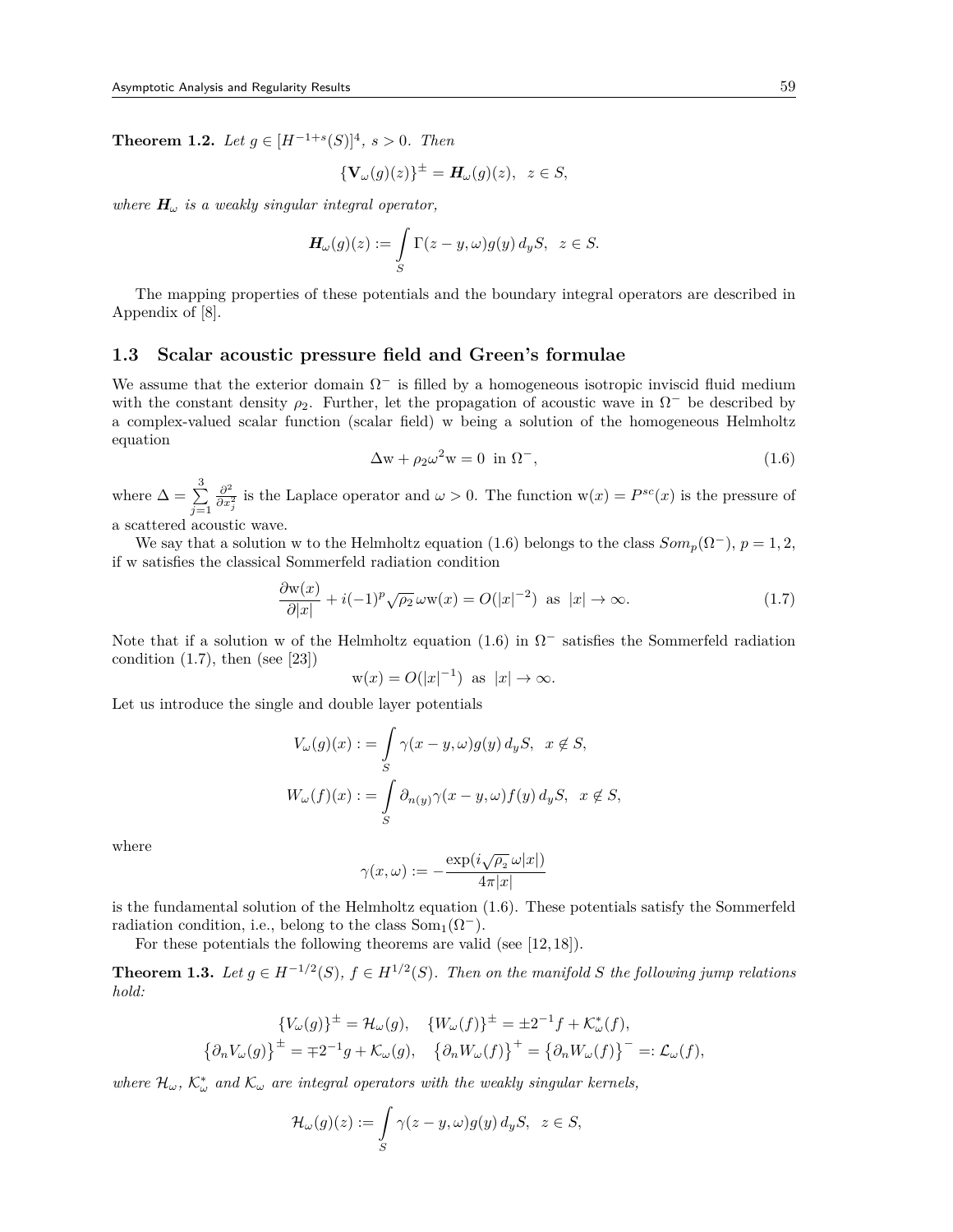$$
\mathcal{K}^*_{\omega}(f)(z) := \int_{S} \partial_{n(y)} \gamma(z - y, \omega) f(y) d_y S, \ z \in S,
$$
  

$$
\mathcal{K}_{\omega}(g)(z) := \int_{S} \partial_{n(z)} \gamma(z - y, \omega) g(y) d_y S, \ z \in S,
$$

*while*  $\mathcal{L}_{\omega}$  *is a singular integro-differential operator (pseudodifferential operator) of order* 1*.* 

**Theorem 1.4.** *The operators*

$$
\mathcal{N} := -2^{-1}I_1 + \mathcal{K}_{\omega}^* + \mu \mathcal{H}_{\omega} : H^{1/2}(S) \to H^{1/2}(S),
$$
  

$$
\mathcal{M} := \mathcal{L}_{\omega} + \mu(2^{-1}I_1 + \mathcal{K}_{\omega}) : H^{1/2}(S) \to H^{-1/2}(S)
$$

*are invertible provided*  $\text{Im }\mu \neq 0$ *. Here,*  $I_1$  *is the scalar identity operator.* 

The mapping properties of the above potentials and the boundary integral operators are described in Appendix of [8].

#### **1.4 Formulation of Mixed type interaction problem for steady state oscillation equation**

Now we formulate the fluid-solid interaction problems. Let the boundary  $S = \partial \Omega^+ = \partial \Omega^- \in C^\infty$  be divided into two disjoint parts  $S_D$  and  $S_N$ , i.e.,  $S = \overline{S_D} \cup \overline{S_N}$ ,  $S_D \cap S_N = \emptyset$  and  $l_m := \partial S_D = \partial S_N \in$ *C∞*.

 $M$ ixed type problem  $(M_\omega)$ : Find a vector-function  $U=(u,u_4,u_5)^\top=(u,\varphi,\psi)^\top\in [H^1(\Omega^+)]^5$  and a scalar function  $\mathrm{w}\in H_{loc}^1(\Omega^-)\cap\mathrm{Som}_1(\Omega^-)$  satisfying the following differential equations:

$$
A(\partial,\omega)U = 0 \text{ in } \Omega^+, \qquad (1.8)
$$

$$
\Delta \mathbf{w} + \rho_2 \omega^2 \mathbf{w} = 0 \quad \text{in } \Omega^-, \tag{1.9}
$$

the transmission conditions

$$
\{u \cdot n\}^{+} = b_1 \{\partial_n w\}^{-} + f_0 \text{ on } S,
$$
\n(1.10)

$$
\{ [T(\partial, n)U]_j \}^+ = b_2 \{ w \}^- n_j + f_j \text{ on } S, j = 1, 2, 3,
$$
\n(1.11)

and the mixed boundary conditions

$$
\{\varphi\}^{+} = f_1^{(D)} \text{ on } S_D,
$$
\n(1.12)

$$
\{\psi\}^{+} = f_2^{(D)} \text{ on } S_D,
$$
\n(1.13)

$$
\left\{ [T(\partial, n)U]_4 \right\}^+ = f_1^{(N)} \text{ on } S_N,\tag{1.14}
$$

$$
\{ [T(\partial, n)U]_5 \}^+ = f_2^{(N)} \text{ on } S_N,
$$
\n(1.15)

where  $b_1$  and  $b_2$  are the given complex constants satisfying the conditions

$$
b_1 b_2 \neq 0 \text{ and } \text{Im}[\bar{b}_1 b_2] = 0,\tag{1.16}
$$

and

$$
f_0 \in H^{-1/2}(S), \quad f_j \in H^{-1/2}(S), \quad j = 1, 2, 3,
$$
  

$$
f_1^{(D)} \in H^{1/2}(S_D), \quad f_2^{(D)} \in H^{1/2}(S_D), \quad f_1^{(N)} \in H^{-1/2}(S_N), \quad f_2^{(N)} \in H^{-1/2}(S_N).
$$

**Theorem 1.5.** *Let a pair*  $(U, w)$  *be a solution of the homogeneous problem*  $(M_\omega)$  *and*  $\omega > 0$ *. Then*  $w = 0$  in  $\Omega^-$  and either  $U = 0$  in  $\Omega^+$  if  $\omega \notin J_M(\Omega^+),$  or  $U \in X_{M,\omega}(\Omega^+)$  if  $\omega \in J_M(\Omega^+).$ 

We denote by  $J_M(\Omega^+)$  Jones eigenfrequencies and by  $X_{M,\omega}(\Omega^+)$  Jones modes corresponding to  $\omega$ (see [8, 15]).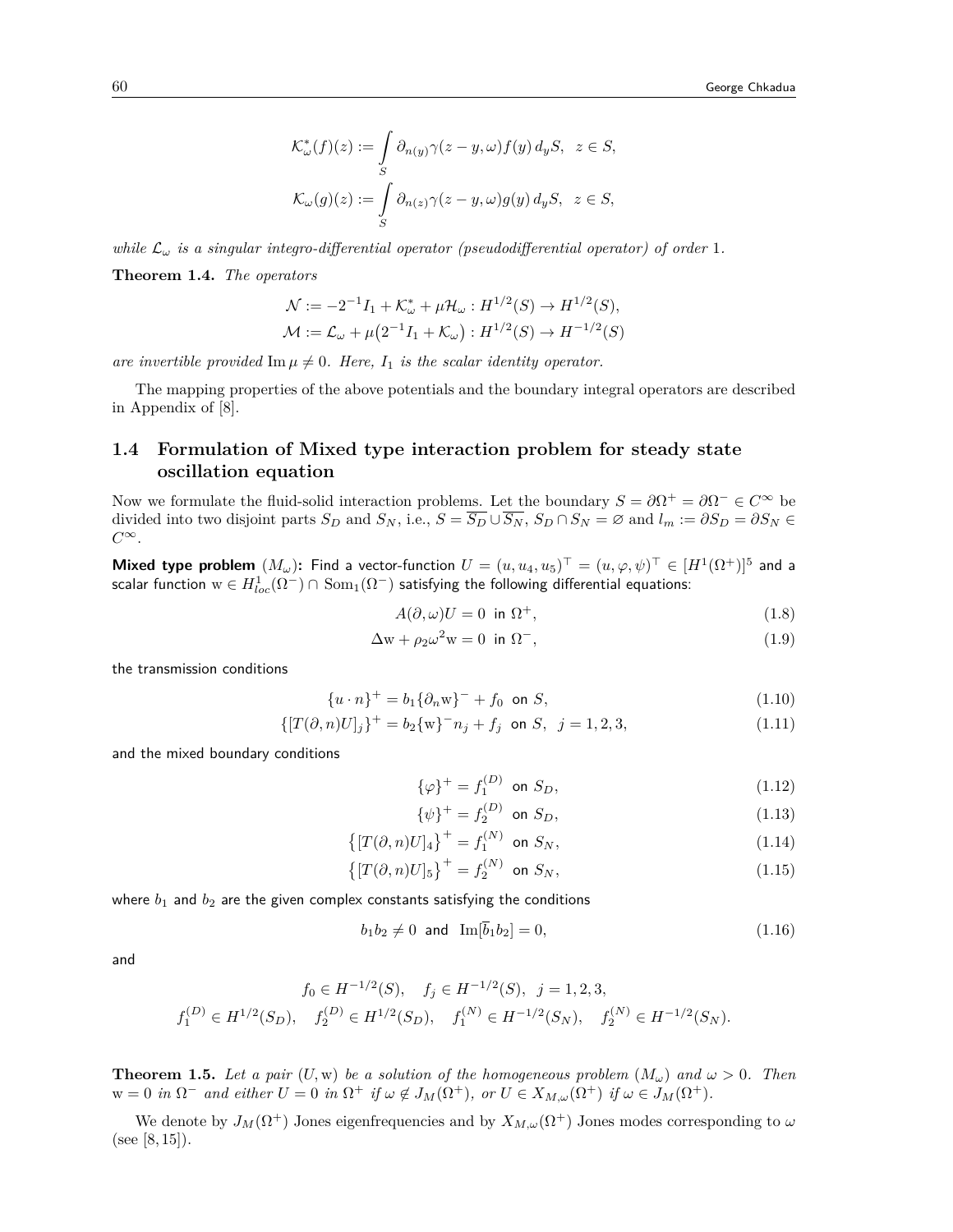## **1.5 Formulation of Mixed type interaction problem for pseudo-oscillation equations**

In this subsection, we consider the mixed type interaction problem for the so-called pseudo-oscillation equations. These problems are intermediate auxiliary problems for investigation of interaction problems for the steady state oscillation equations.

The matrix differential operator corresponding to the basic pseudo-oscillation equations of the electro-magneto-elasticity for anisotropic homogeneous media is written as follows:

$$
A(\partial, \tau) = [A_{jk}(\partial, \tau)]_{5 \times 5},
$$
  
\n
$$
A_{jk}(\partial, \tau) = c_{ijkl}\partial_i\partial_l + \rho_1 \tau^2 \delta_{jk}, \quad A_{j4}(\partial, \tau) = e_{lij}\partial_l\partial_i, \quad A_{j5}(\partial, \tau) = q_{lij}\partial_l\partial_i,
$$
  
\n
$$
A_{4k}(\partial, \tau) = -e_{ikl}\partial_i\partial_l, \quad A_{44}(\partial, \tau) = \varepsilon_{il}\partial_i\partial_l, \quad A_{45}(\partial, \tau) = a_{il}\partial_i\partial_l,
$$
  
\n
$$
A_{5k}(\partial, \tau) = -q_{ikl}\partial_i\partial_l, \quad A_{54}(\partial, \tau) = a_{il}\partial_i\partial_l, \quad A_{55}(\partial, \tau) = \mu_{il}\partial_i\partial_l,
$$

 $j, k = 1, 2, 3$ , where  $\tau$  is a purely imaginary complex parameter:  $\tau = i\sigma, \sigma \neq 0, \sigma \in \mathbb{R}$ .

 $Mixed type problem (M_{\tau})$ : Find a vector-function  $U=(u,u_4,u_5)^{\top}\in [H^1(\Omega^+)]^5$  and a scalar function  $\text{w} \in H_{loc}^1(\Omega^-) \cap \text{ Som}_1(\Omega^-)$  satisfying the differential equations

$$
A(\partial, \tau)U = 0 \text{ in } \Omega^+, \tag{1.17}
$$

$$
\Delta \mathbf{w} + \rho_2 \omega^2 \mathbf{w} = 0 \text{ in } \Omega^-, \tag{1.18}
$$

the transmission conditions

$$
\{u \cdot n\}^{+} = b_1 \{\partial_n w\}^{-} + f_0 \text{ on } S,
$$
\n(1.19)

$$
\{[TU]_j\}^+ = b_2 \{w\}^- n_j + f_j \text{ on } S, \ j = 1, 2, 3,
$$
\n(1.20)

and the mixed boundary conditions

$$
\{u_4\}^+ = f_1^{(D)} \text{ on } S_D,\tag{1.21}
$$

$$
\{u_5\}^+ = f_2^{(D)} \text{ on } S_D,
$$
\n(1.22)

$$
\{[TU]_4\}^+ = f_1^{(N)} \text{ on } S_N,
$$
\n(1.23)

$$
\{[TU]_5\}^+ = f_2^{(N)} \text{ on } S_N,\tag{1.24}
$$

where  $b_1$  and  $b_2$  are the given complex constants satisfying conditions  $(1.16)$ ,  $f_0\,\in\, H^{-1/2}(S)$ ,  $f_j\,\in\,$  $H^{-1/2}(S)$ ,  $j = 1, 2, 3$ ,  $f_1^{(D)} \in H^{1/2}(S_D)$ ,  $f_2^{(D)} \in H^{1/2}(S_D)$ ,  $f_1^{(N)} \in H^{-1/2}(S_N)$ ,  $f_2^{(N)} \in H^{-1/2}(S_N)$ .

The following uniqueness theorem holds for the problem  $(M<sub>\tau</sub>)$  (see [8]).

**Theorem 1.6.** Let  $\tau = i\sigma$ ,  $\sigma \neq 0$ ,  $\sigma \in \mathbb{R}$ . The homogeneous problem  $(M_{\tau})$  has only trivial solutions.

Investigation of the problem  $(M<sub>\tau</sub>)$  is reduced to the following scalar pseudodifferential equations on the manifold  $S_N$  with the boundary with respect to the unknown functions  $g_0^{(1)}$ ,  $g_0^{(2)} \in \widetilde{H}^{1/2}(S_N)$ (see [8]),

$$
r_{S_N} \mathbf{A}_{\tau}^{(1)} g_0^{(1)} = F^{(1)} \text{ on } S_N,
$$
  

$$
r_{S_N} \mathbf{A}_{\tau}^{(2)} g_0^{(2)} = F^{(2)} \text{ on } S_N,
$$

where

$$
\begin{aligned} \mathbf{A}_{\tau}^{(1)} g_0^{(1)} &:= \left[ \mathcal{A}_{\tau} \, \mathcal{B}_{\tau}^{-1} (0, 0, 0, g_0^{(1)}, 0)^{\top} \right]_4, \ \ F^{(1)} \in H^{-1/2}(S_N), \\ \mathbf{A}_{\tau}^{(2)} g_0^{(2)} &:= \left[ \mathcal{A}_{\tau} \, \mathcal{B}_{\tau}^{-1} (0, 0, 0, 0, g_0^{(2)})^{\top} \right]_5, \ \ F^{(2)} \in H^{-1/2}(S_N), \end{aligned}
$$

and

$$
\mathcal{A}_{\tau} := (-2^{-1}I_5 + \mathbf{K}_{\tau})\mathbf{H}_{\tau}^{-1} = [\mathcal{A}_{\tau}^{jk}]_{5 \times 5}, \ \ j, k = \overline{1, 5},
$$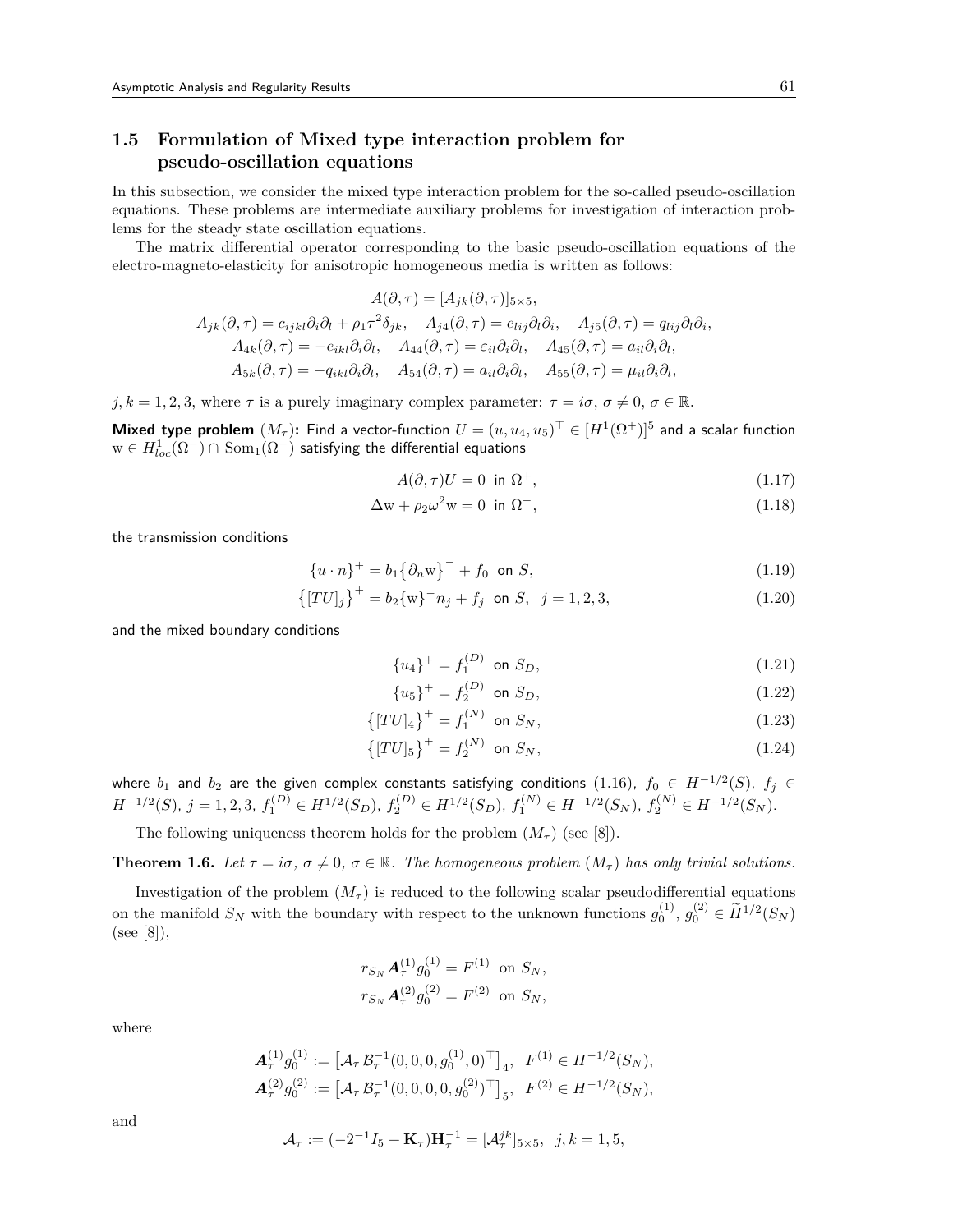is the Steklov–Poincaré type operator on *S*. This operator is a strongly elliptic pseudodifferential operator of order 1 (see [2] and [3] for details),

$$
\mathcal{B}_{\tau} = \begin{pmatrix} [C_{\tau}]_{3\times 3} & [A_{\tau}^{j4}]_{3\times 1} & [A_{\tau}^{j5}]_{3\times 1} \\ [0]_{1\times 3} & I_1 & 0 \\ [0]_{1\times 3} & 0 & I_1 \end{pmatrix}_{5\times 5},
$$

$$
[C_{\tau}]_{3\times 3} = [A_{\tau}^{jk}]_{3\times 3} - b_2 b_1^{-1} [n_j \mathcal{N}]_{3\times 1} [\mathcal{M}^{-1} n_k]_{1\times 3}, \quad j, k = 1, 2, 3.
$$

Let us introduce the single and double layer pseudo-oscillation potentials

$$
\mathbf{V}_{\tau}(h) = \int_{S} \Gamma(x - y, \tau) h(y) d_y S,
$$

$$
\mathbf{W}_{\tau}(h) = \int_{S} \left[ \tilde{T}(\partial_y, n(y)) \Gamma^{\top}(x - y, \tau) \right]^{\top} h(y) d_y S,
$$

where  $h = (h_1, h_2, h_3, h_4, h_5)$ <sup>T</sup> is a density vector-function and  $\Gamma(x - y, \tau)$  is the fundamental solution of equation (1.17).

**Theorem 1.7.** *Let*  $h \in [H^{-1+s}(S)]^5$ , *s* > 0*. Then* 

$$
\left\{ \mathbf{V}_{\tau}(h^{(1)})(z) \right\}^{\pm} = \int_{S} \Gamma(z - y, \tau) h(y) \, d_y S.
$$

Further, we introduce the following boundary operator:

$$
\mathbf{H}_{\tau}(h)(z) = \int_{S} \Gamma(z - y, \tau) h(y) \, d_y S,
$$

Note that **H***<sup>τ</sup>* is a weakly singular integral operator (pseudodifferential operator of order *−*1).

The mapping properties of these potentials are described in Appendix of [8].

### **1.6 Formulation of the existence and uniqueness theorems of the mixed type problems**  $(M_\tau)$  and  $(M_\omega)$

We introduce the notation

$$
\delta' := \inf_{x' \in l_m, j=1,2} \text{Re}\,\varkappa_j(x'), \quad \delta'' := \sup_{x' \in l_m, j=1,2} \text{Re}\,\varkappa_j(x'), \text{ where } 0 < \delta' \le \delta'' < 1,
$$

where  $\varkappa_j(x)$ ,  $j = 1, 2$ , are the factorization indices of the symbols  $\mathfrak{S}_{\mathbf{A}_{\tau}^{(j)}}(x, \xi) = \mathfrak{S}_{\mathbf{A}_{\tau}^{(j)}}(\xi)$ ,  $j = 1, 2$ , at the "frozen" point  $x \in \partial S_N$ , whose real part is calculated by the formula [14]:

Re 
$$
\kappa_j(x) = \frac{1}{2} + \frac{1}{2\pi} \arg \mathfrak{S}_{\mathbf{A}_{\tau}^{(j)}}(x, 0, -1) - \frac{1}{2\pi} \arg \mathfrak{S}_{\mathbf{A}_{\tau}^{(j)}}(x, 0, +1),
$$
  

$$
-\frac{\pi}{2} < \arg \mathfrak{S}_{\mathbf{A}_{\tau}^{(j)}}(x, 0, \pm 1) < \frac{\pi}{2}, \ \ j = 1, 2, \ \ x \in \partial S_N.
$$

It is evident that  $0 < \text{Re } x_j(x) < 1$  *j* = 1, 2, for  $x \in \partial S_N$ .

The following theorem holds (see [8]).

**Theorem 1.8.** The operators  $r_{S_N}A^{(1)}_\tau, r_{S_N}A^{(2)}_\tau : \widetilde{H}^s(S_N) \to H^{s-1}(S_N)$  are invertible for all s satis*fying*

$$
-\frac{1}{2} + \sup_{x \in \partial S_N} \text{Re}\,\kappa_j(x) < s < \frac{1}{2} + \inf_{x \in \partial S_N} \text{Re}\,\kappa_j(x).
$$

The following existence theorem holds for the problem  $(M_\tau)$  (see [8,19]).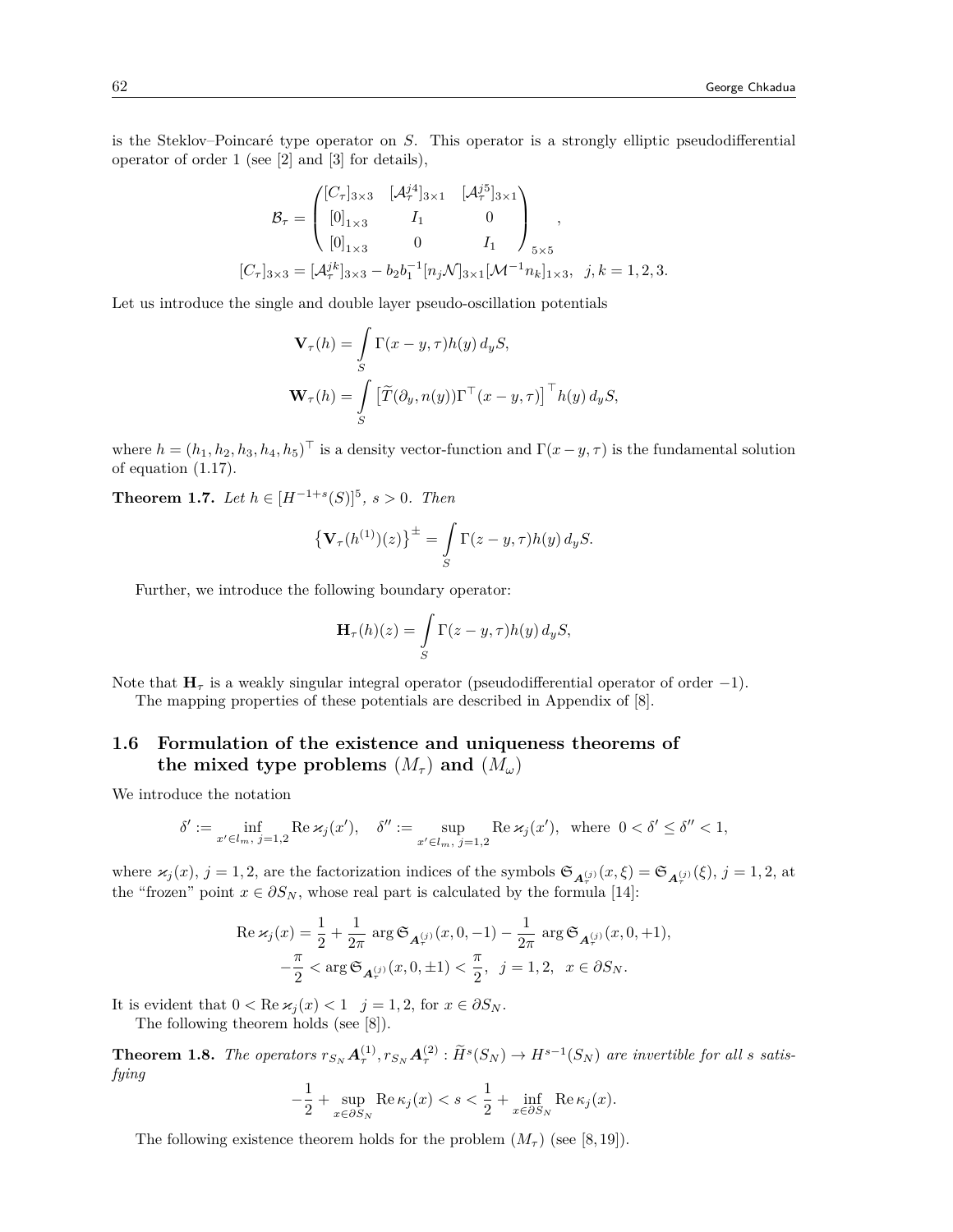**Theorem 1.9.** Let  $\tau = i\sigma$ ,  $\sigma \neq 0$ ,  $\sigma \in \mathbb{R}$ , and let  $f_0 \in H^{-1/2}(S)$ ,  $f_j \in H^{-1/2}(S)$ ,  $j = 1, 2, 3$ ,  $f_1^{(D)}, f_2^{(D)} \in H^{1/2}(S_D)$  and  $f_1^{(N)}, f_2^{(N)} \in H^{-1/2}(S_N)$ . Then the problem  $(M_\tau)$  has a unique solution  $(U, w)$ ,  $U \in [H^1(\Omega^+)]^5$ ,  $w \in H^1_{loc}(\Omega^-) \cap \text{Som}_1(\Omega^-)$  which is represented by the potentials

$$
U = \mathbf{V}_{\tau} \mathbf{H}_{\tau}^{-1} g \ \ in \ \Omega^{+}, \quad \mathbf{w} = (W_{\omega} + \mu V_{\omega})h \ \ in \ \Omega^{-},
$$

*where the densities*  $g \in [H^{1/2}(S)]^5$  *and*  $h \in H^{1/2}(S)$  *are defined from the uniquely solvable system* in [8]. If the conditions  $f_0 \in H^{s-1}(S)$ ,  $f_j \in H^{s-1}(S)$ ,  $j = 1, 2, 3$ ,  $f_1^{(D)}$ ,  $f_2^{(D)} \in H^s(S_D)$ ,  $f_1^{(N)}$ ,  $f_2^{(N)} \in H^s(S_D)$ *Hs−*<sup>1</sup> (*S<sup>N</sup>* ) *hold for the data in* (1.19)*–*(1.24) *and*

$$
\frac{1}{2} < s < \frac{1}{2} + \inf_{x \in \partial S_N, \ j = 1, 2} \text{Re } \varkappa_j(x),\tag{1.25}
$$

*then the solution*  $(U, w)$  *of the mixed type problem*  $(M<sub>\tau</sub>)$  *exists, is unique and*  $U \in [H<sup>s+1/2</sup>(\Omega<sup>+</sup>)]<sup>5</sup>$ ,  $w \in H_{loc}^{s+1/2}(\Omega^-) \cap \text{Som}_1(\Omega^-).$ 

Moreover, if the conditions  $f_0 \in H^s(S)$ ,  $f_j \in H^{s-1}(S)$ ,  $j = 1, 2, 3$ ,  $f_1^{(D)}, f_2^{(D)} \in H^s(S_D)$ ,  $f_1^{(N)}, f_2^{(N)}$  ∈  $H^{s-1}(S_N)$  hold for the data in (1.19)–(1.24) and (1.25) is satisfied, then the so*lution*  $(U, w)$  *of the mixed type problem*  $(M<sub>\tau</sub>)$  *exists, is unique and*  $U \in [H<sup>s+1/2</sup>(\Omega<sup>+</sup>)]<sup>5</sup>$ ,  $w \in$  $H_{loc}^{s+3/2}(\Omega^-) \cap \text{Som}_1(\Omega^-).$ 

**Theorem 1.10.** *If*  $\omega \notin J_M(\Omega^+),$  *then the problem*  $(M_\omega)$  *is uniquely solvable, and if*  $\omega \in J_M(\Omega^+),$ *then the mixed type problem*  $(M_\omega)$  *is solvable if and only if the following orthogonality condition* 

$$
\sum_{j=1}^{3} \langle f_j, \{\tilde{U}_j\}^+ \rangle_S - \left\langle \{\left[\tilde{\tilde{T}\tilde{U}}\right]_4\}^+, \overline{f}_1^{(D)} \right\rangle_S - \left\langle \{\left[\tilde{\tilde{T}\tilde{U}}\right]_5\}^+, \overline{f}_2^{(D)} \right\rangle_S
$$

$$
+ \left\langle \{\left[\tilde{\tilde{U}}\right]_4\}^+, \overline{f}_1^{(N)} \right\rangle_S + \left\langle \{\left[\tilde{\tilde{U}}\right]_5\}^+, \overline{f}_2^{(N)} \right\rangle_S = 0 \quad \forall \tilde{U} \in X_{D,\omega}^*(\Omega^+) \quad (1.26)
$$

*holds, and a solution is defined modulo Jones modes*  $X_{M,\omega}(\Omega^+)$ .

The following theorem holds.

**Theorem 1.11.** *Let*

$$
\frac{1}{2} < s < \frac{1}{2} + \inf_{x \in \partial S_N} \operatorname{Re} \varkappa_j(x),\tag{1.27}
$$

*where*  $\varkappa_i(x)$ ,  $j = 1, 2$ , are the factorization indices of the principal homogeneous symbol of the operators  $\mathbf{A}_{\tau}^{(j)}$ ,  $j = 1,2$  (see Subsection 1.5), and let  $U \in [H^1(\Omega^+)]^5$ ,  $w \in H^1_{loc}(\Omega^-) \cap \text{Som}_1(\Omega^-)$  be the solution *of the mixed type problem* (*Mω*)*. Then the following regularity result holds:*

if 
$$
f_0 \in H^{s-1}(S)
$$
,  $f_j \in H^{s-1}(S)$ ,  $j = 1, 2, 3$ ,  $f_1^{(D)}$ ,  $f_2^{(D)} \in H^s(S_D)$ ,  $f_1^{(N)}$ ,  $f_2^{(N)} \in H^{s-1}(S_N)$ , then  
\n $U \in [H^{s+1/2}(\Omega^+)]^5$ ,  $w \in H_{loc}^{s+1/2}(\Omega^-) \cap \text{Som}_1(\Omega^-)$ .

*Moreover, if*

$$
f_0 \in H^s(S)
$$
,  $f_j \in H^{s-1}(S)$ ,  $j = 1, 2, 3$ ,  $f_1^{(D)}, f_2^{(D)} \in H^s(S_D)$ ,  $f_1^{(N)}, f_2^{(N)} \in H^{s-1}(S_N)$ ,

*and*  $(1.27)$  *is satisfied, then*  $U \in [H^{s+1/2}(\Omega^+)]^5$ ,  $w \in H^{s+3/2}_{loc}(\Omega^-) \cap \text{Som}_1(\Omega^-)$ *.* 

**Remark 1.12.** In the last statement of Theorem 1.11, the smoothness of w follows from the representation of *h* (see [8])

$$
h = b_1^{-1} \mathcal{M}^{-1} [\mathbf{H}_{\omega} g]_{l} n_l - b_1^{-1} \mathcal{M}^{-1}(f_0) \in H^{s+1}(S) \text{ on } S
$$

and the mapping properties of potentials  $W_\omega$  and  $V_\omega$  (see [8, Appendix, Theorem 6.1]), where  $f_0 \in$ *H*<sup>*s*</sup>(*S*), *g*  $\in$  [*H*<sup>*s*−1</sup>(*S*)]<sup>5</sup> and *s* satisfies (1.27).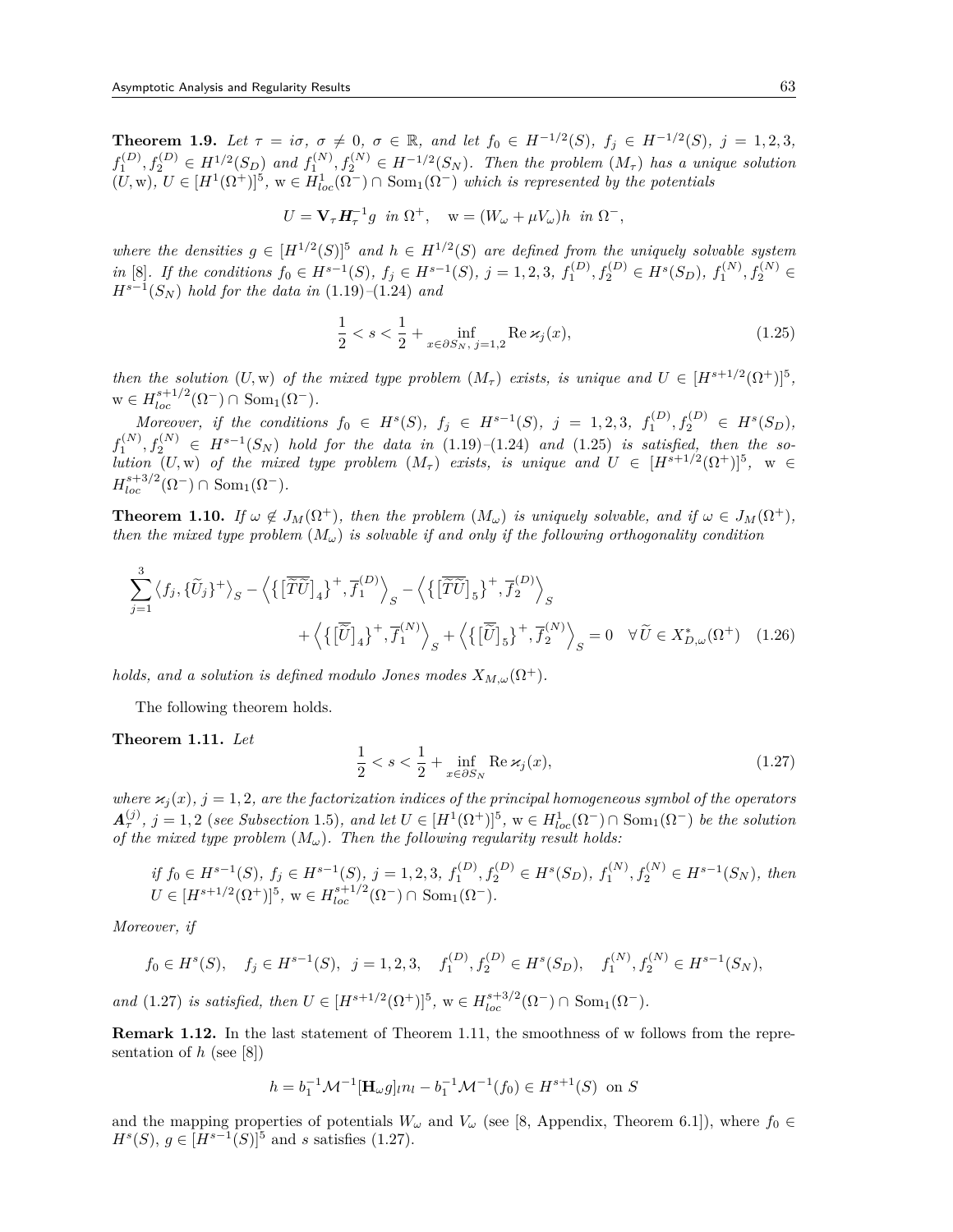# **2 Asymptotics of solutions and regularity results for the mixed type problems**  $(M_\tau)$  and  $(M_\omega)$

## **2.1** Asymptotic analysis of the mixed type problem  $(M_\tau)$  and **regularity result**

Here, we investigate the asymptotic behavior of a solution of the mixed type problem  $(M<sub>\tau</sub>)$  near the line  $l_m = \partial S_N$ .

Let  $x' \in l_m$  and  $\Pi_{x'}^{(m)}$  be the plane passing through the point  $x'$  and orthogonal to the curve  $l_m$ at *x'*. We introduce the polar coordinates  $(r, \alpha)$ ,  $r \geq 0$ ,  $-\pi \leq \alpha \leq \pi$ , in the plane  $\Pi_{x'}^{(m)}$  with origin at the point *x'*. Denote by  $S_N^{\pm}$  two different faces of the surface  $S_N$ . It is clear that  $(r, \pm \pi) \in S_N^{\pm}$ .

The intersection of the plane  $\Pi_{x'}^{(m)}$  and  $\Omega^-$  is identified with the half-plane  $r \ge 0$  and  $-\pi \le \alpha \le 0$ , while the intersection of the plane  $\Pi_{x'}^{(m)}$  and  $\Omega^+$  is identified with the half-plane  $r \geq 0$  and  $0 \leq \alpha \leq \pi$ .

For simplicity of the description of the method applied below, we assume that the boundary data of the mixed type problem  $(M_{\tau})$  are infinitely smooth,  $f_0, f_j \in C^{\infty}(S)$ ,  $j = 1, 2, 3, f_1^{(D)}, f_2^{(D)} \in C^{\infty}(\overline{S_D})$ ,  $f_1^{(N)}, f_2^{(N)} \in C^{\infty}(\overline{S_N}).$ 

In [8], we have shown that the mixed type problem  $(M<sub>\tau</sub>)$  is uniquely solvable and a solution  $(U, w)$ can be represented in the form

$$
U = \mathbf{V}_{\tau} \mathbf{H}_{\tau}^{-1} (\widetilde{g}, g_4, g_5)^{\top} \text{ in } \Omega^+, \tag{2.1}
$$

$$
\mathbf{w} = (W_{\omega} + \mu V_{\omega})h \text{ in } \Omega^{-},\tag{2.2}
$$

where  $(\tilde{g}, g_4, g_5, h)$ <sup> $\dagger$ </sup> is the unique solution of the system (see [8])

$$
\mathcal{P}_{\tau,M}(\widetilde{g},g_4,g_5,h)^\top = \Phi,
$$

with

$$
\Phi = (f_0, f_1, f_2, f_3, f_1^{(D)}, f_2^{(D)}, f_1^{(N)}, f_2^{(N)})^\top,
$$

and

$$
\mathcal{P}_{\tau,M} := \begin{pmatrix} [n]_{1\times 3} & 0 & 0 & -b_1 \mathcal{M} \\ [\mathcal{A}_{\tau}^{jk}]_{3\times 3} & [\mathcal{A}_{\tau}^{j4}]_{3\times 1} & [\mathcal{A}_{\tau}^{j5}]_{3\times 1} & [-b_2 n_j \mathcal{N}]_{3\times 1} \\ [0]_{1\times 3} & r_{S_D} I_1 & 0 & 0 \\ [0]_{1\times 3} & 0 & r_{S_D} I_1 & 0 \\ r_{S_N} [\mathcal{A}_{\tau}^{4j}]_{1\times 3} & r_{S_N} [\mathcal{A}_{\tau}^{44}] & r_{S_N} [\mathcal{A}_{\tau}^{45}] & 0 \\ r_{S_N} [\mathcal{A}_{\tau}^{5j}]_{1\times 3} & r_{S_N} [\mathcal{A}_{\tau}^{54}] & r_{S_N} [\mathcal{A}_{\tau}^{55}] & 0 \end{pmatrix}_{8\times 6}, \quad j, k = 1, 2, 3.
$$
 (2.3)

To establish the asymptotic behaviour of the vector *U* near the curve  $l_m$ , we rewrite (2.1) as

$$
U = \mathbf{V}_{\tau} \mathbf{H}_{\tau}^{-1} (\tilde{g}, g_0^{(1)}, g_0^{(2)})^{\top} + R,
$$
\n(2.4)

where  $R := \mathbf{V}_{\tau} \mathbf{H}_{\tau}^{-1}(0,0,0,G_0^{(1)},G_0^{(2)})^{\top} \in C^{\infty}(\overline{\Omega^{+}}), G_0^{(1)},G_0^{(2)} \in C^{\infty}(S)$  are some fixed extensions of  $f_1^{(D)}$ ,  $f_2^{(D)} \in C^{\infty}(\overline{S}_D)$ , respectively, and  $g_0^{(1)}$ ,  $g_0^{(2)}$  are the unique solutions of the scalar strongly elliptic pseudodifferential equation on the manifold *S<sup>N</sup>* with the boundary:

$$
r_{S_N} \mathbf{A}_{\tau}^{(j)} g_0^{(j)} = F^{(j)}, \ \ j = 1, 2, \ \text{on } S_N,
$$
\n
$$
(2.5)
$$

where

$$
\begin{aligned} \pmb{A}_\tau^{(1)}g_0^{(1)} &:= \big[\mathcal{A}_\tau\mathcal{B}_\tau^{-1}(0,0,0,g_0^{(1)},0)^\top\big]_4, \\ F^{(1)} &:= f_1^{(N)} - r_{S_N}\big[\mathcal{A}_\tau\mathcal{B}_\tau^{-1}(\Psi_1,\Psi_2,\Psi_3,G_0^{(1)},0)^\top\big]_4 \in H^{-1/2}(S_N), \\ \pmb{A}_\tau^{(2)}g_0^{(2)} &:= \big[\mathcal{A}_\tau\mathcal{B}_\tau^{-1}(0,0,0,0,g_0^{(2)})^\top\big]_5, \end{aligned}
$$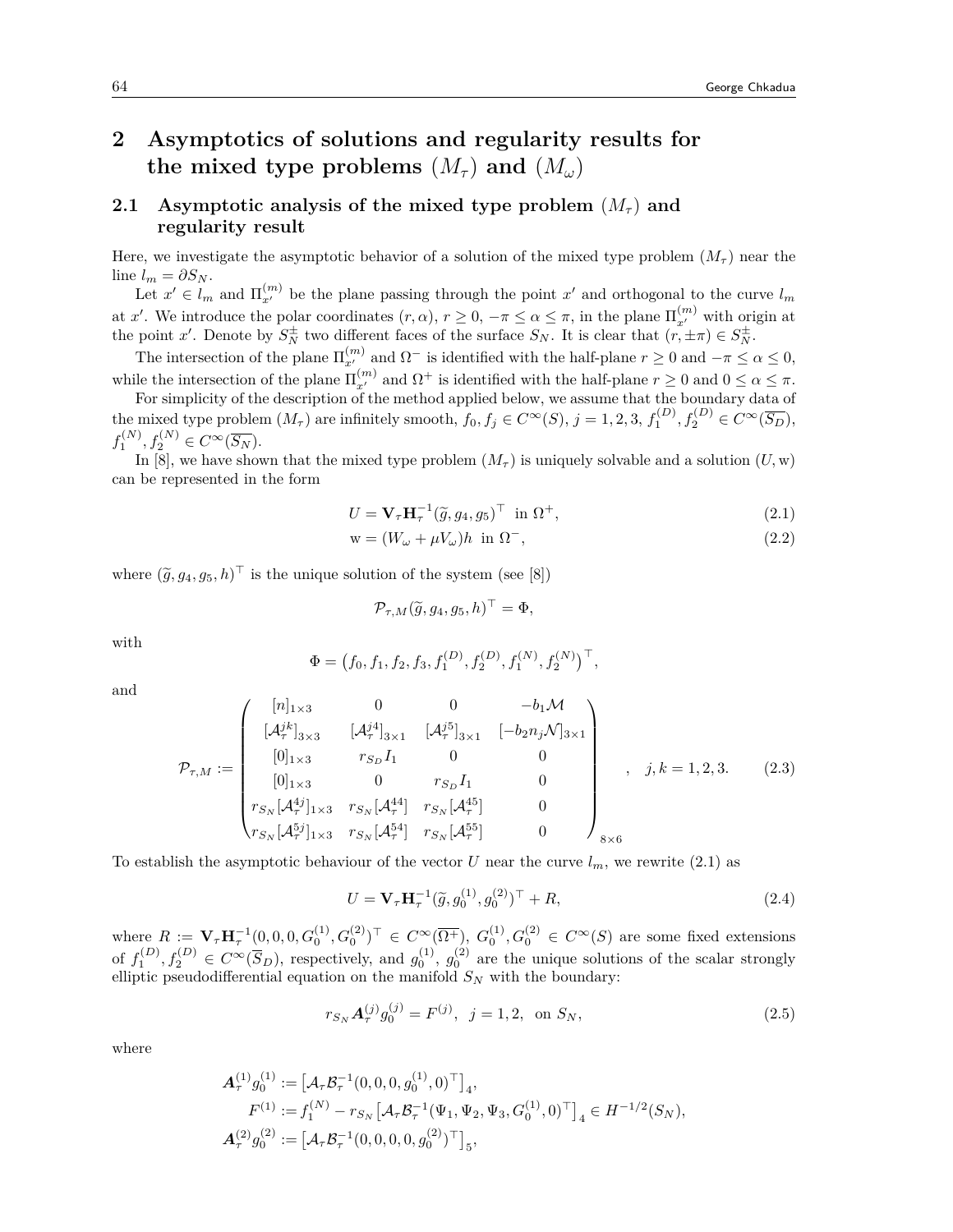$$
F^{(2)} := f_2^{(N)} - r_{S_N} \left[ \mathcal{A}_{\tau} \mathcal{B}_{\tau}^{-1} (\Psi_1, \Psi_2, \Psi_3, 0, G_0^{(2)})^{\top} \right]_5 \in H^{-1/2}(S_N),
$$
  

$$
\Psi_j = f_j - b_2 b_1^{-1} n_j \mathcal{N} \mathcal{M}^{-1} f_0, \ \ j = 1, 2, 3.
$$

Applying the results from [11, 14], we can derive the following asymptotic expansion of the solution  $g_0^{(j)}$ ,  $j = 1, 2$ , of the strongly elliptic pseudodifferential equation (2.5) near the line  $l_m$ 

$$
g_0^{(j)}(x',r) = a_0^{(j)}(x')r^{\varkappa_j(x')} + \sum_{k=1}^N \sum_{i=0}^k a_{ki}^{(j)}(x')r^{\varkappa_j(x')+k} \ln^i r + R_{N+1}^{(j)}(x',r), \ \ j = 1,2 \tag{2.6}
$$

where *N* is an arbitrary positive integer,  $a_0^{(j)}$ ,  $a_{ik}^{(j)} \in C^\infty(l_m)$ , and the remainder term  $R_{N+1}^{(j)} \in$  $C^{\delta'_j+N+1-\varepsilon}(l^+_{m,\varepsilon'}),\,l^+_{m,\varepsilon'}:=l_m\times[0,\varepsilon']$  with  $\forall \varepsilon>0, \,\forall \varepsilon'>0,\,x'\in l_m,\,j=1,2.$ 

The vector-function  $(\tilde{g}, g_4, g_5)^\top$  satisfies the uniquely solvable equation (see [8])

$$
\mathcal{B}_{\tau}(\widetilde{g}, g_4, g_5)^{\top} = \Psi \text{ on } S,
$$

where

$$
\Psi = (\Psi', \Psi_4, \Psi_5)^\top, \quad \Psi' = (\Psi_1, \Psi_2, \Psi_3),
$$
  

$$
\Psi_j = f_j - b_2 b_1^{-1} n_j \mathcal{N} \mathcal{M}^{-1} f_0 \in C^\infty(S), \quad j = 1, 2, 3,
$$
  

$$
\Psi_4 = G_0^{(1)} + g_0^{(1)}, \quad \Psi_5 = G_0^{(2)} + g_0^{(2)}.
$$

Then we get

$$
(\tilde{g}, g_4, g_5)^{\top} = \mathcal{B}_{\tau}^{-1}(\Psi) = \mathcal{B}_{\tau}^{-1}(\Psi', G_0^{(1)} + g_0^{(1)}, G_0^{(2)} + g_0^{(2)})^{\top},
$$

whence

$$
(\tilde{g}, 0, 0)^{\top} = \mathcal{B}_{\tau}^{-1} (\Psi', G_0^{(1)} + g_0^{(1)}, G_0^{(2)} + g_0^{(2)})^{\top} - (0, 0, 0, g_4, g_5)^{\top}.
$$
 (2.7)

Since

$$
\mathcal{B}_{\tau}^{-1} = \begin{pmatrix} [C_{\tau}]_{3\times 3}^{-1} & -[C_{\tau}]_{3\times 3}^{-1}[\mathcal{A}_{\tau}^{j4}]_{3\times 1} & -[C_{\tau}]_{3\times 3}^{-1}[\mathcal{A}_{\tau}^{j5}]_{3\times 1} \\ [0]_{1\times 3} & I_{1} & 0 \\ [0]_{1\times 3} & 0 & I_{1} \end{pmatrix}_{5\times 5},
$$

taking into account  $g_4 = G_0^{(1)} + g_0^{(1)}$ ,  $g_5 = G_0^{(2)} + g_0^{(2)}$ , from (2.7) we get

$$
\left(\widetilde{g},0,0\right)^{\top} = \begin{pmatrix} \left[C_{\tau}\right]_{3\times3}^{-1}\Psi' - \left[C_{\tau}\right]_{3\times3}^{-1}\left(A_{\tau}^{j4}\right]_{3\times1}\left(G_{0}^{(1)} + g_{0}^{(1)}\right) - \left[C_{\tau}\right]_{3\times3}^{-1}\left(A_{\tau}^{j5}\right]_{3\times1}\left(G_{0}^{(2)} + g_{0}^{(2)}\right) \\ G_{0}^{(1)} + g_{0}^{(1)} \\ G_{0}^{(2)} + g_{0}^{(2)} \end{pmatrix} \\ - \left(0,0,0,0,g_{5}\right)^{\top} = \begin{pmatrix} \left[C_{\tau}\right]_{3\times3}^{-1}\Psi' - \left[C_{\tau}\right]_{3\times3}^{-1}\left(A_{\tau}^{j4}\right]_{3\times1}\left(G_{0}^{(1)} + g_{0}^{(1)}\right) \\ 0 \\ 0 \end{pmatrix}.
$$

Therefore,

$$
\widetilde{g} = -[C_{\tau}]_{3\times 3}^{-1}[\mathcal{A}_{\tau}^{j4}]_{3\times 1} g_0^{(1)} - [C_{\tau}]_{3\times 3}^{-1}[\mathcal{A}_{\tau}^{j5}]_{3\times 1} g_0^{(2)} + R_1,
$$
\n(2.8)

where

$$
R_1 = [C_{\tau}]_{3\times 3}^{-1} [\mathcal{A}_{\tau}^{j4}]_{3\times 1} G_0^{(1)} + [C_{\tau}]_{3\times 3}^{-1} [\mathcal{A}_{\tau}^{j5}]_{3\times 1} G_0^{(2)} \in [C^{\infty}(S)]^3.
$$

From system (2.3) we obtain

$$
h = b_1^{-1} \mathcal{M}^{-1}(\tilde{g} \cdot n) - b_1^{-1} \mathcal{M}^{-1}(f_0),
$$
\n(2.9)

 $\text{where } b_1^{-1} \mathcal{M}^{-1}(f_0) \in C^\infty(S).$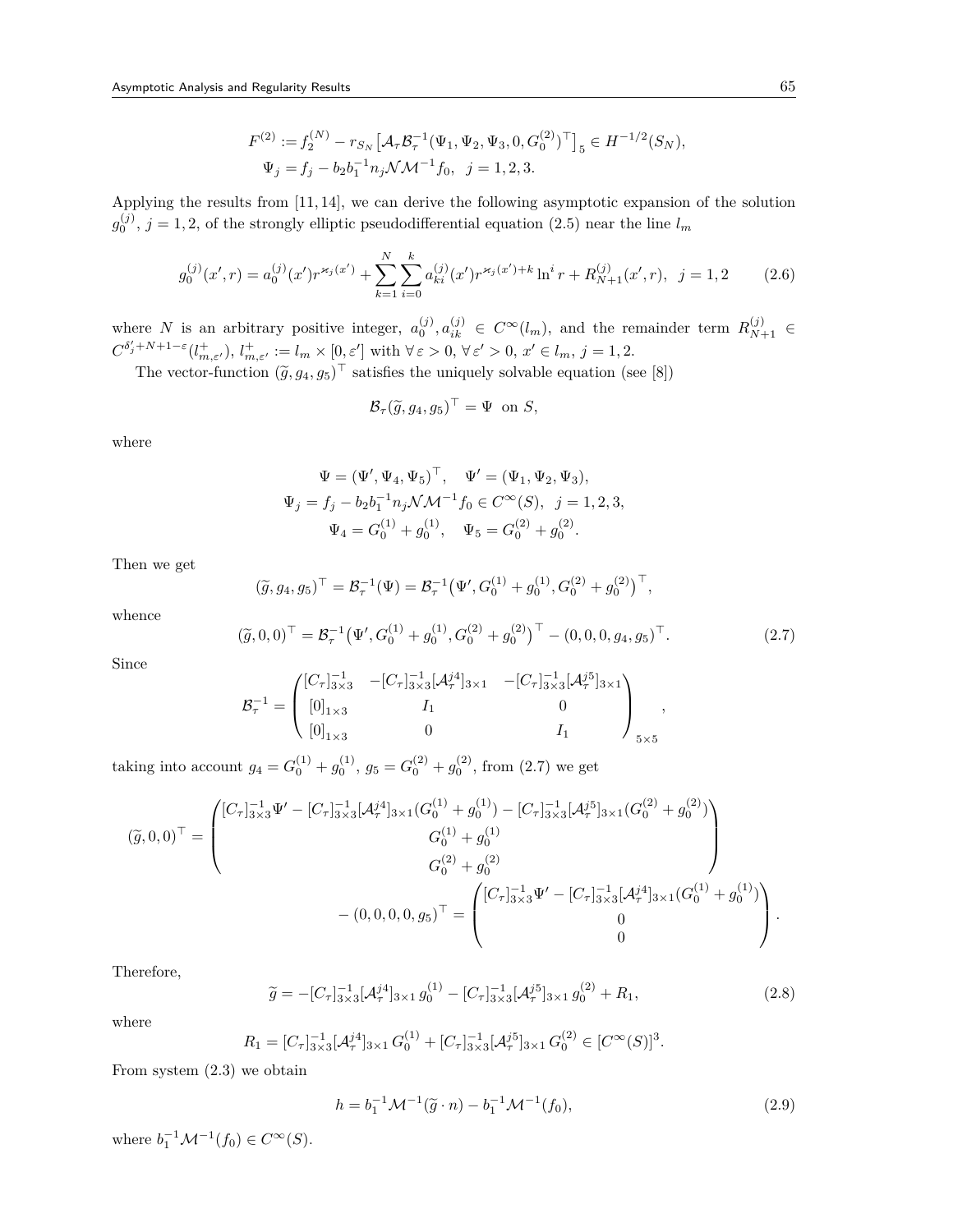Denote

$$
[\widetilde{\mathcal{C}}_{\tau}^{(1)}]_{3\times 1} := -[C_{\tau}]_{3\times 3}^{-1}[\mathcal{A}_{\tau}^{j4}]_{3\times 1}, \quad [\widetilde{\mathcal{D}}_{\tau}^{(1)}]_{5\times 1} := \begin{pmatrix} [\widetilde{\mathcal{C}}_{\tau}^{(1)}]_{3\times 1} \\ I_1 \\ I_1 \end{pmatrix},
$$
  

$$
[\widetilde{\mathcal{C}}_{\tau}^{(2)}]_{3\times 1} := -[C_{\tau}]_{3\times 3}^{-1}[\mathcal{A}_{\tau}^{j5}]_{3\times 1}, \quad [\widetilde{\mathcal{D}}_{\tau}^{(2)}]_{5\times 1} := \begin{pmatrix} [\widetilde{\mathcal{C}}_{\tau}^{(2)}]_{3\times 1} \\ I_1 \\ I_1 \end{pmatrix},
$$

which are the operators of order 0.

Substituting (2.8) and (2.9) in (2.4) and (2.2), respectively, the solutions of the problem  $(M_\omega)$  can be represented in the form of potential type functions

$$
U = \mathbf{V}_{\tau} \mathbf{H}_{\tau}^{-1} \left( [\widetilde{\mathcal{D}}_{\tau}^{(1)}]_{5 \times 1} g_0^{(1)} + [\widetilde{\mathcal{D}}_{\tau}^{(2)}]_{5 \times 1} g_0^{(2)} \right) + \widetilde{R}_1 \text{ in } \Omega^+, \tag{2.10}
$$

$$
\mathbf{w} = (W_{\omega} + \mu V_{\omega})b_1^{-1}\mathcal{M}^{-1}n_j\left([\tilde{\mathcal{C}}_r^{(1)}]_jg_0^{(1)} + [\tilde{\mathcal{C}}_r^{(2)}]_jg_0^{(2)}\right) + \tilde{R}_2 \text{ in } \Omega^-,
$$
\n(2.11)

where  $\widetilde{R}_1 \in [C^{\infty}(\overline{\Omega^+})]^5$ ,  $\widetilde{R}_2 \in C^{\infty}(\overline{\Omega^-})$ .

By using the asymptotic expansion (2.6) and by means of the asymptotic expansion of potential type functions (see [10, Theorem 2.2, Remark 2.11]), from (2.10) and (2.11) we obtain the following asymptotic expansions of solutions *U* and w of the mixed type problem  $(M_\tau)$  near the line  $l_m$ :

$$
U(x',r,\alpha) = \sum_{j=1}^{2} p_0^{(j)}(x',\alpha) r^{\varkappa_j(x')} + \sum_{j=1}^{2} \sum_{i=0}^{N} \sum_{k=1}^{N} p_{ki}^{(j)}(x',\alpha) r^{\varkappa_j(x')+k} \ln^i r + U_{N+1}(x',r,\alpha),\tag{2.12}
$$

$$
\mathbf{w}(x',r,\alpha) = \sum_{j=1}^{2} q_0^{(j)}(x',\alpha) r^{\varkappa_j(x')+1} + \sum_{j=1}^{2} \sum_{i=0}^{N} \sum_{k=1}^{N} q_{ki}^{(j)}(x',\alpha) r^{\varkappa_j(x')+k+1} \ln^i r + \mathbf{w}_{N+1}(x',r,\alpha), \tag{2.13}
$$

where  $p_0, p_{jk} \in [C^{\infty}(l_m \times [0, \pi])]^5$ ,  $q_0, q_{jk} \in C^{\infty}(l_m \times [-\pi, 0])$ , and the remainder terms  $U_{N+1} \in$  $[C^{\delta'+N+1-\epsilon}(\overline{\Omega^+})]^5$ ,  $w_{N+1} \in C^{\delta'+N+2-\epsilon}(\overline{\Omega^-})$  for  $\forall \varepsilon > 0$ ,  $x' \in l_m$ .

Now we can obtain a regularity result. From the asymptotic expansions (2.12), (2.13), we obtain the optimal Hölder smoothness of solutions of the problem  $(M_\tau)$ ,

$$
U \in [C^{\delta'}(\overline{\Omega^+})]^5, \quad w \in C^{\delta'+1}(\overline{\Omega^-}).
$$

where

$$
\delta' := \inf_{x' \in l_m, j=1,2} \operatorname{Re} \varkappa_j(x').
$$

## **2.2 Regularity result and asymptotic analysis of the mixed type problem** (*Mω*)

Here, we establish the asymptotic behavior and optimal regularity results for the solution of the mixed type problem  $(M_\omega)$  near the line  $l_m$ . To this end, we will need theorems in Bessel potential and Besov spaces.

The following assertions hold.

**Theorem 2.1.** Let  $\frac{2}{2-\delta''} < p < \frac{2}{1-\delta'}$ ,  $\tau = i\sigma$ ,  $\sigma \neq 0$ ,  $\sigma \in \mathbb{R}$  and let the boundary data of the problem  $(M_{\tau})$  belong to the following Besov spaces:

$$
f_0 \in B_{p,p}^{-1/p}(S) \left( f_0 \in B_{p,p}^{1/p'}(S) \right), \quad f_j \in B_{p,p}^{-1/p}(S), \quad j = 1, 2, 3,
$$
  

$$
f_1^{(D)}, f_2^{(D)} \in B_{p,p}^{1/p'}(S_D), \quad f_1^{(N)}, f_2^{(N)} \in B_{p,p}^{-1/p}(S_N), \quad \frac{1}{p'} = 1 - \frac{1}{p}.
$$

*Then the unique solution pair*  $(U, w)$  *of the mixed type problem*  $(M<sub>\tau</sub>)$  *belongs to the space*  $[H<sub>p</sub><sup>1</sup>(\Omega<sup>+</sup>)]<sup>5</sup> \times$  $[H_{p,loc}^1(\Omega^-) \cap \text{ Som}_1(\Omega^-)] \left( [H_p^1(\Omega^+)]^5 \times [H_{p,loc}^2(\Omega^-) \cap \text{ Som}_1(\Omega^-)] \right)$ .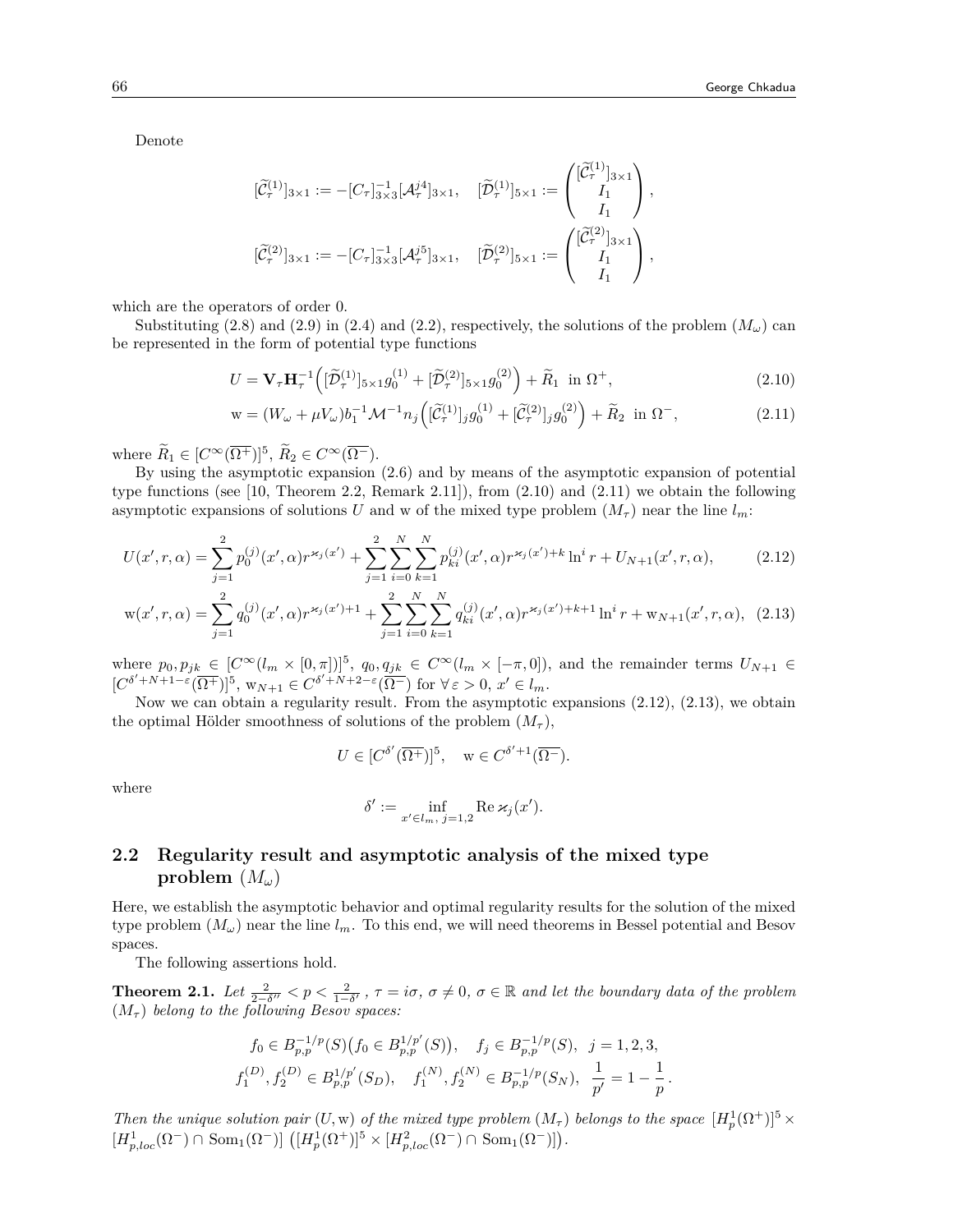**Theorem 2.2.** *Let*  $f_0$ ,  $f_j$ ,  $j = 1, 2, 3$  *and*  $(U, w)$  *be as in Theorem 2.1, and the conditions* 

$$
\frac{1}{t} - 1 + \delta'' < s < \frac{1}{t} + \delta', \ \ 1 < t < \infty
$$

*be fulfilled. If*

$$
f_0 \in B_{t,t}^s(S), \quad f_j \in B_{t,t}^s(S), \quad j = 1, 2, 3,
$$
  

$$
f_1^{(D)}, f_2^{(D)} \in B_{t,t}^s(S_D), \quad f_1^{(N)}, f_2^{(N)} \in B_{t,t}^{s-1}(S_N),
$$

*then*

$$
(U, w) \in [H_t^{s+1/t}(\Omega^+)]^5 \times [H_{t, loc}^{s+1+1/t}(\Omega^-) \cap \text{ Som}_1(\Omega^-)].
$$

**Theorem 2.3.** *Let the right-hand side of transmission conditions* (1.10)*,* (1.11) *and boundary conditions* (1.12)–(1.15) *of the mixed type problem*  $(M_\omega)$  *satisfy* (1.26) *if*  $\omega \in J_M(\Omega^+)$ *, and let* 

$$
f_0 \in B_{p,p}^{-1/p}(S) \big(f_0 \in B_{p,p}^{1/p'}(S)\big), \quad f_j \in B_{p,p}^{-1/p}(S), \quad j = 1, 2, 3,
$$
  

$$
f_1^{(D)}, f_2^{(D)} \in B_{p,p}^{1/p'}(S_D), \quad f_1^{(N)}, f_2^{(N)} \in B_{p,p}^{-1/p}(S_N), \quad \frac{1}{p'} = 1 - \frac{1}{p}
$$

*with*

$$
\frac{2}{2-\delta''} < p < \frac{2}{1-\delta'}.
$$

*Then the solution pair*  $(U, w)$  *of the mixed type problem*  $(M_\omega)$  *belongs to the space*  $[H_p^1(\Omega^+)]^5 \times$  $[H_{p,loc}^{1}(\Omega^{-}) \cap \text{ Som}_{1}(\Omega^{-})] \left( [H_{p}^{1}(\Omega^{+})]^{5} \times [H_{p,loc}^{2}(\Omega^{-}) \cap \text{ Som}_{1}(\Omega^{-})] \right)$ .

**Theorem 2.4.** *Let*  $f_0$ ,  $f_j$ ,  $j = 1, 2, 3$  *and*  $(U, w)$  *be as in Theorem 2.3, and the conditions* 

$$
\frac{1}{t} - 1 + \delta'' < s < \frac{1}{t} + \delta', \ \ 1 < t < \infty
$$

*be fulfilled. If*

$$
f_0 \in B_{t,t}^s(S), \quad f_j \in B_{t,t}^s(S), \quad j = 1, 2, 3,
$$
  

$$
f_1^{(D)}, f_2^{(D)} \in B_{t,t}^s(S_D), \quad f_1^{(N)}, f_2^{(N)} \in B_{t,t}^{s-1}(S_N),
$$

*then*

$$
(U, w) \in [H_t^{s+1/t}(\Omega^+)]^5 \times [H_{t, loc}^{s+1+1/t}(\Omega^-) \cap \text{Som}_1(\Omega^-)].
$$

*Proofs of Theorems 2.1–2.4* are similar to those of Theorems 7.1–7.4 from [6].

Now we investigate the regularity and asymptotics of solutions of the mixed type problem (*Mω*). Let the boundary data of the mixed problem  $(M_\omega)$  belong to the following Besov spaces:

$$
f_0 \in B_{t,t}^{s+1}(S), \quad f_j \in B_{t,t}^{s+1}(S), \quad j = 1, 2, 3,
$$
  

$$
f_1^{(D)}, f_2^{(D)} \in B_{t,t}^{s+1}(S_D), \quad f_1^{(N)}, f_2^{(N)} \in B_{t,t}^s(S_N),
$$

where the numbers *t* and *s* satisfy the conditions of Theorem 2.4.

Then the solution of the problem  $(M_\omega)$  can be represented in the form

$$
U = \mathbf{V}_{\omega} g \text{ in } \Omega^{+},\tag{2.14}
$$

$$
\mathbf{w} = (W_{\omega} + \mu V_{\omega})h \text{ in } \Omega^{-},\tag{2.15}
$$

where *g* and *h* are the solutions of the system

$$
Q_{\omega,M}(g,h)^\top = \Phi,\tag{2.16}
$$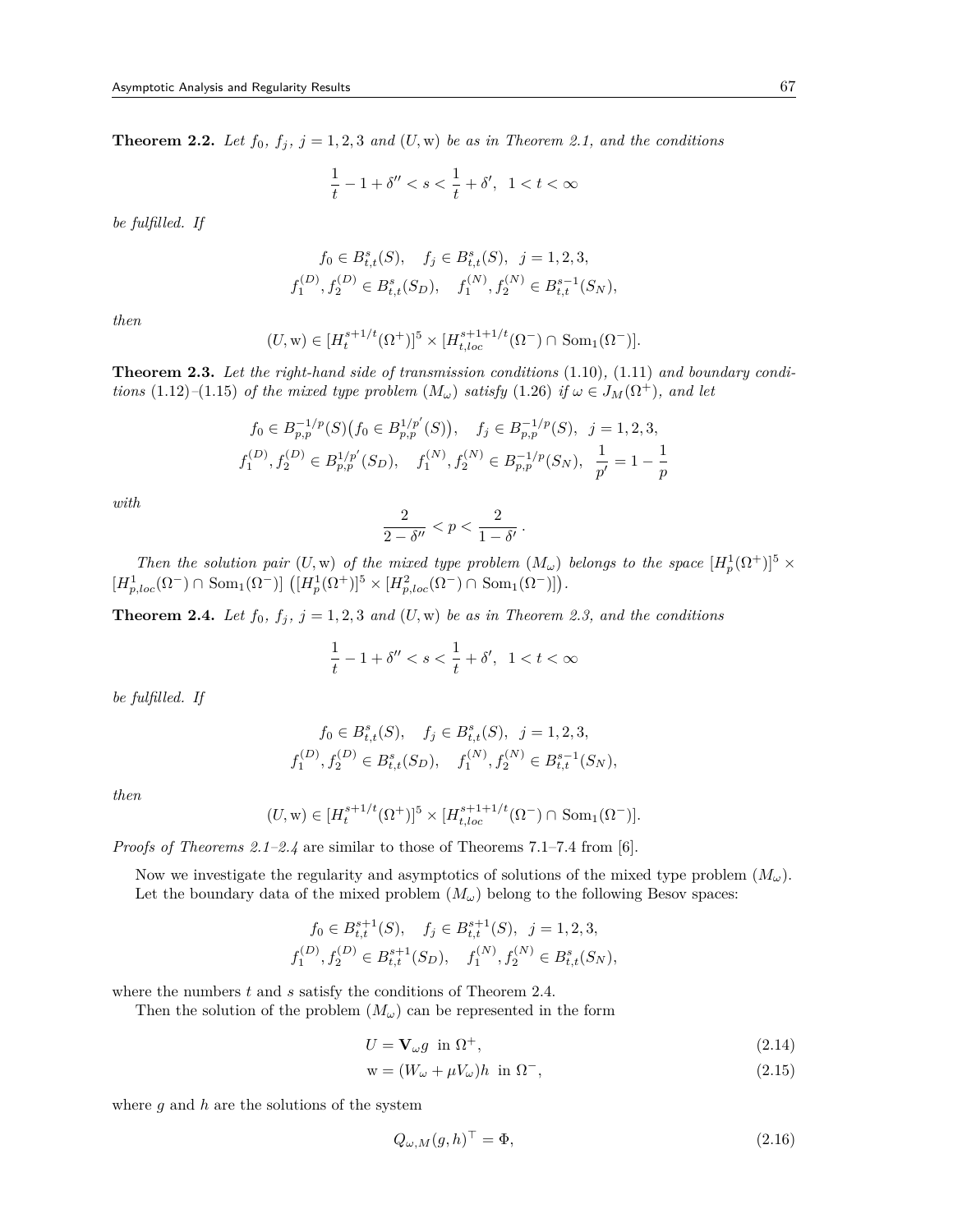$$
Q_{\omega,M} := \begin{pmatrix} [n_l \mathbf{H}_{\omega}^{lk}]_{1\times5} & -b_1 \mathcal{M} \\ [(-2^{-1}I_5 + \mathbf{K}_{\omega})^{jk}]_{3\times5} & [-b_2 n_j \mathcal{N}]_{3\times1} \\ [\mathbf{H}_{\omega}^{4k}]_{1\times5} & 0 \\ [ \mathbf{H}_{\omega}^{5k}]_{1\times5} & 0 \\ [(-2^{-1}I_5 + \mathbf{K}_{\omega})^{4k}]_{1\times5} & 0 \\ [(-2^{-1}I_5 + \mathbf{K}_{\omega})^{5k}]_{1\times5} & 0 \end{pmatrix}_{8\times6}, \quad j = 1, 2, 3, \quad k = \overline{1, 5},
$$

with

$$
\Phi = (f_0, f_1, f_2, f_3, f_1^{(D)}, f_2^{(D)}, f_1^{(N)}, f_2^{(N)})^\top.
$$

Rewrite (2.16) in the form

$$
Q_{\tau,M}(g,h)^{\top} = \widetilde{\Phi},
$$

where

$$
\widetilde{\Phi} = \Phi + (Q_{\tau,M} - Q_{\omega,M})(g,h)^\top
$$

with

$$
\widetilde{\Phi} = (\widetilde{f}_0, \widetilde{f}_1, \widetilde{f}_2, \widetilde{f}_3, \widetilde{f}_1^{(D)}, \widetilde{f}_2^{(D)}, \widetilde{f}_1^{(N)}, \widetilde{f}_2^{(N)})^\top \in [B_{t,t}^{s+1}(S)]^4 \times [B_{t,t}^{s+1}(S_D)]^2 \times [B_{t,t}^s(S_N)]^2.
$$

To establish the asymptotic behaviour of the vector *U* near the line  $l_m$ , we rewrite (2.14) as

$$
U = \mathbf{V}_{\omega} \mathbf{H}_{\tau}^{-1} (\tilde{g}, g_0^{(1)}, g_0^{(2)})^{\top} + R \text{ in } \Omega^+, \tag{2.17}
$$

where

$$
\left(\tilde{g},g_0^{(1)}+G_0^{(1)},g_0^{(2)}+G_0^{(2)}\right)^\top=\mathbf{H}_\tau g,\quad R:=\mathbf{V}_\omega\mathbf{H}_\tau^{-1}\big(0,0,0,G_0^{(1)},G_0^{(2)}\big)^\top\in\big[H_t^{s+1+1/t}(\Omega^+)\big]^5,
$$

 $G_0^{(1)}, G_0^{(2)} \in B_{t,t}^{s+1}(S)$  is some fixed extension of  $\tilde{f}_1^{(D)}, \tilde{f}_2^{(D)} \in B_{t,t}^{s+1}(S_D)$  and  $g_0^{(1)}, g_0^{(2)}$  are the unique solutions of the scalar strongly elliptic pseudodifferential equations on the manifold *S<sup>N</sup>* with boundary:

$$
r_{S_N} \mathbf{A}_{\tau}^{(j)} g_0^{(j)} = \tilde{F} \text{ on } S_N, \ \ j = 1, 2,
$$
\n(2.18)

with

$$
\widetilde{F}^{(1)} = \widetilde{f}_1^{(N)} - r_{S_N} \left[ \mathcal{A}_{\tau} \mathcal{B}_{\tau}^{-1} (\widetilde{\Psi}_1, \widetilde{\Psi}_2, \widetilde{\Psi}_3, G_0^{(1)}, 0)^{\top} \right]_4 \in B_{t,t}^s(S_N), \n\widetilde{F}^{(2)} = \widetilde{f}_2^{(N)} - r_{S_N} \left[ \mathcal{A}_{\tau} \mathcal{B}_{\tau}^{-1} (\widetilde{\Psi}_1, \widetilde{\Psi}_2, \widetilde{\Psi}_3, 0, G_0^{(2)})^{\top} \right]_4 \in B_{t,t}^s(S_N), \n\widetilde{\Psi}_j = \widetilde{f}_j - b_2 b_1^{-1} n_j \mathcal{N} \mathcal{M}^{-1} \widetilde{f}_0, \widetilde{\Psi}_j \in B_{t,t}^{s+1}(S), j = 1, 2, 3.
$$

For any  $\gamma < \delta'$ , one can find *s* satisfying  $s < 1/t + \delta'$  and  $\varepsilon > 0$  such that  $s = 1/t + \varepsilon + \gamma$ . It follows from the embedding theorem (see [20, Theorem 4.6.2(b)]) that  $B_{t,t}^{1/t+\varepsilon+\gamma}(S_N) \subset H_t^{1/t+\gamma}(S_N)$ . Therefore,  $\widetilde{F} \in H_t^{1/t + \gamma}(S_N)$ , where  $\gamma < \delta'$ .

Applying the results on asymptotic expansions of solutions to strongly elliptic pseudodifferential equations on a manifold with the boundary (see  $[11, 14]$ ), we can derive the following asymptotics of the solution  $g_0$  of the strongly elliptic pseudodifferential equation (2.18) near the line  $l_m$ :

$$
g_0^{(j)}(x',r) = a_0^{(j)}(x')r^{\varkappa_j(x')} + R_1^{(j)}(x',r), \ \ j = 1,2,
$$
\n(2.19)

where  $a_0^{(j)} \in H_t^{\gamma+1-\delta''}(l_m)$  and the remainder term  $R_1^{(j)} \in \widetilde{H}_t^{\gamma+1+1/t}(S_N)$  for any  $1 < t < \infty$ ,  $\gamma < \delta'$ ,  $j = 1, 2.$ 

From the embedding theorem (see [20, Theorem 4.6.1(e)]), it follows that

$$
H_t^{\gamma+1-\delta''}(l_m) \subset C^{\gamma+1-\delta''-1/t}(l_m), \quad \widetilde{H}_t^{\gamma+1+1/t}(S_N) \subset C^{\gamma+1-1/t}(\overline{S_N}),\tag{2.20}
$$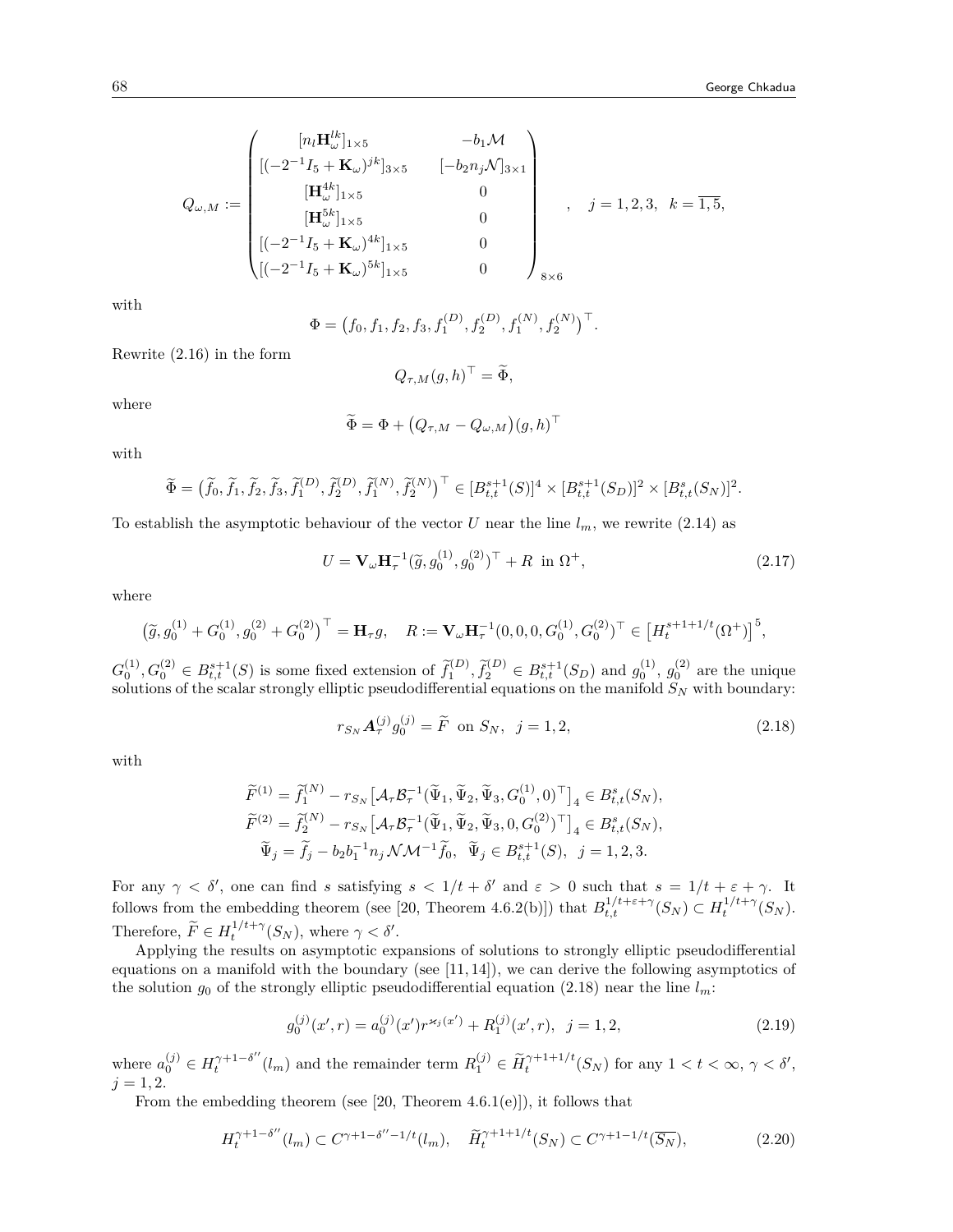where

$$
\frac{1}{\gamma+1-\delta''}
$$

We assume that  $\gamma = \delta' - \varepsilon$  with an arbitrarily small  $\varepsilon > 0$  and  $\max\{\frac{1}{1-\delta''-\varepsilon}, \frac{1}{1-\varepsilon}\} < t < \infty$ . Then from the asymptotic expansion (2.19) and embeddings (2.20) we obtain that  $g_0^{(j)} \in C^{\delta'}(S)$ , where  $\sup p g_0^{(j)} \subset \overline{S_N}, j = 1, 2.$ 

The vector-function  $(\tilde{g}, G_0^{(1)} + g_0^{(1)}, G_0^{(2)} + g_0^{(2)})^\top$  satisfies the uniquely solvable equation (see [8])

$$
\mathcal{B}_{\tau}\big(\widetilde{g}, G_0^{(1)} + g_0^{(1)}, G_0^{(2)} + g_0^{(2)}\big)^{\top} = \widetilde{\Psi} \text{ on } S,
$$

where

$$
\widetilde{\Psi} = (\widetilde{\Psi}', \widetilde{\Psi}_4, \widetilde{\Psi}_5)^{\top}, \quad \widetilde{\Psi}' = (\widetilde{\Psi}_1, \widetilde{\Psi}_2, \widetilde{\Psi}_3) \in [H_t^{\gamma+1/t}(S)]^3
$$

and

$$
\widetilde{\Psi}_4 = G_0^{(1)} + g_0^{(1)}, \quad \widetilde{\Psi}_5 = G_0^{(2)} + g_0^{(2)}.
$$

Then we get

$$
\left(\widetilde{g}, G_0^{(1)} + g_0^{(1)}, G_0^{(2)} + g_0^{(2)}\right)^{\top} = \mathcal{B}_{\tau}^{-1}(\widetilde{\Psi}) = \mathcal{B}_{\tau}^{-1}(\widetilde{\Psi}', G_0^{(1)} + g_0^{(1)}, G_0^{(2)} + g_0^{(2)})^{\top},
$$

whence

$$
(\widetilde{g}, 0, 0)^{\top} = \mathcal{B}_{\tau}^{-1} (\widetilde{\Psi}', G_0^{(1)} + g_0^{(1)}, G_0^{(2)} + g_0^{(2)})^{\top} - (0, 0, 0, G_0^{(1)} + g_0^{(1)}, G_0^{(2)} + g_0^{(2)})^{\top}.
$$
 (2.21)

Therefore, from (2.21) we get

$$
\widetilde{g} = -[C_{\tau}]_{3\times 3}^{-1}[\mathcal{A}_{\tau}^{j4}]_{3\times 1} g_0^{(1)} - [C_{\tau}]_{3\times 3}^{-1}[\mathcal{A}_{\tau}^{j5}]_{3\times 1} g_0^{(2)} + R_2,
$$
\n(2.22)

where

$$
R_2 = [C_\tau]_{3\times 3}^{-1} [\mathcal{A}_{\tau}^{j4}]_{3\times 1} G_0^{(1)} + [C_\tau]_{3\times 3}^{-1} [\mathcal{A}_{\tau}^{j5}]_{3\times 1} G_0^{(2)} \in [H_t^{\gamma+1+1/t}(S)]^3.
$$

From the first equation of system  $(2.16)$  with the right-hand side function  $f_0$ , we obtain

$$
h = b_1^{-1} \mathcal{M}^{-1}(\tilde{g} \cdot n) - b_1^{-1} \mathcal{M}^{-1}(\tilde{f}_0),
$$
\n(2.23)

where

$$
b_1^{-1} \mathcal{M}^{-1}(\widetilde{f}_0) \in H_t^{\gamma + 2 + 1/t}(S).
$$

Substituting (2.22) and (2.23) in (2.17) and (2.15), respectively, the solutions of the problem  $(M_{\omega})$ can be represented in the form of potential type functions

$$
U = \mathbf{V}_{\tau} \mathbf{H}_{\tau}^{-1} \left( [\widetilde{\mathcal{D}}_{\tau}^{(1)}]_{5 \times 1} g_0^{(1)} + [\widetilde{\mathcal{D}}_{\tau}^{(2)}]_{5 \times 1} g_0^{(2)} \right) + \widetilde{R}_1 \text{ in } \Omega^+, \tag{2.24}
$$

$$
\mathbf{w} = (W_{\omega} + \mu V_{\omega})b_1^{-1}\mathcal{M}^{-1}n_j\left([\tilde{\mathcal{C}}_{\tau}^{(1)}]_jg_0^{(1)} + [\tilde{\mathcal{C}}_{\tau}^{(2)}]_jg_0^{(2)}\right) + \tilde{R}_2 \text{ in } \Omega^-,
$$
\n(2.25)

where

$$
\widetilde{R}_1\in [H_t^{\gamma+1+2/t}(\Omega^+)]^5\subset [C^{\gamma+1-1/t}(\overline{\Omega^+})]^5,\quad \widetilde{R}_2\in H^{\gamma+2+2/t}_{t,loc}(\Omega^-)\subset C^{\gamma+2-1/t}(\overline{\Omega^-}).
$$

Now, we can obtain the regularity result. Since the potential type operators

$$
\mathbf{V}_{\omega} \mathbf{H}_{\tau}^{-1} [\widetilde{\mathcal{D}}_{\tau}^{(1)}]_{5\times 1}, \mathbf{V}_{\omega} \mathbf{H}_{\tau}^{-1} [\widetilde{\mathcal{D}}_{\tau}^{(2)}]_{5\times 1} : [C^{\delta'}(S)]^{5} \to [C^{\delta'}(\overline{\Omega^{+}})]^{5},
$$
  

$$
(W_{\omega} + \mu V_{\omega})b_{1}^{-1} \mathcal{M}^{-1} n_{j} [\widetilde{\mathcal{C}}_{\tau}^{(1)}]_{j}, (W_{\omega} + \mu V_{\omega})b_{1}^{-1} \mathcal{M}^{-1} n_{j} [\widetilde{\mathcal{C}}_{\tau}^{(2)}]_{j} : C^{\delta'}(S) \to C^{\delta'+1}(\overline{\Omega^{-}})
$$

are continuous (cf. [16, Chapter 5], [12, Chapter 2]), taking into account that  $g_0^{(1)}, g_0^{(2)} \in C^{\delta'}(S)$ , from  $(2.24)$ ,  $(2.25)$  we obtain optimal Hölder smoothness of solutions of the mixed type problem  $(M_\omega)$ 

$$
U\in \left[C^{\delta'}(\overline{\Omega^+})\right]^5, \quad \mathrm{w}\in C^{\delta'+1}(\overline{\Omega^-}),
$$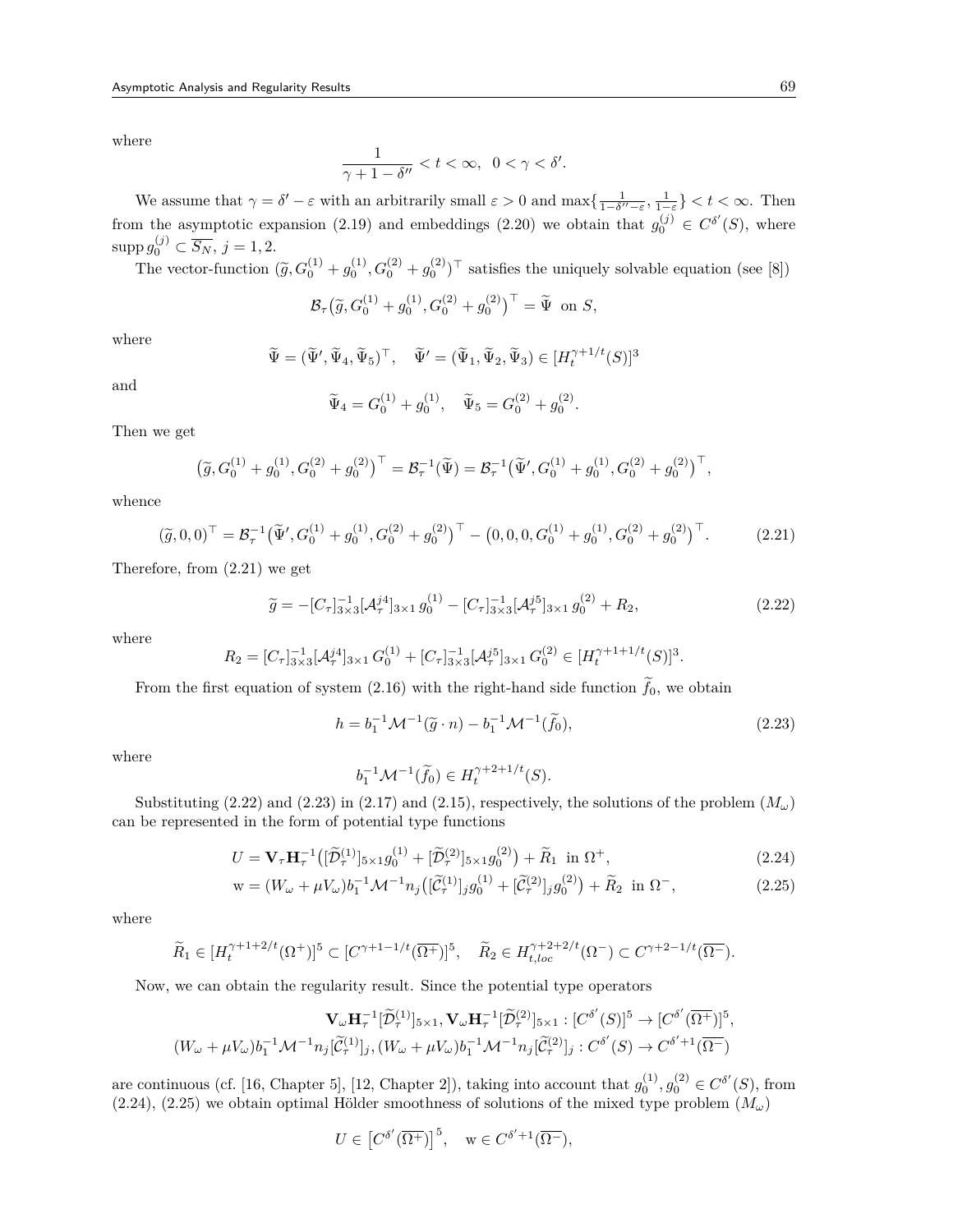where

$$
\delta' := \inf_{x' \in l_m, j=1,2} \text{Re } \varkappa_j(x').
$$

By using the asymptotic expansion (2.19) and by means of the asymptotic expansion of potential type functions (see  $[10,$  Theorem 2.2, Theorem 2.3, Remark 2.11]), from  $(2.24)$  and  $(2.25)$  we obtain the following asymptotic expansions of the solution  $(U, w)$  of the mixed type problem  $(M_\omega)$  near the line *lm*:

$$
U(x',r,\alpha) = \sum_{j=1}^{2} p_0^{(j)}(x',\alpha) r^{\varkappa_j(x')} + U_1(x',r,\alpha),\tag{2.26}
$$

$$
\mathbf{w}(x',r,\alpha) = \sum_{j=1}^{2} q_0^{(j)}(x',\alpha) r^{\varkappa_j(x')+1} + \mathbf{w}_1(x',r,\alpha),\tag{2.27}
$$

where  $p_0 \in [C^{\beta}(l_m \times [0,\pi])]$ <sup>5</sup>,  $q_0 \in C^{\beta}(l_m \times [-\pi,0])$ , and the remainder terms  $U_1 \in [C^{\beta}(\overline{\Omega^+})]$ <sup>5</sup>,  $w_1 \in C^{\beta}(\overline{\Omega^-})$  with  $\beta = \gamma + 1 - \delta'' - 1/t$  for any  $\max\{\frac{1}{1-\delta''-\varepsilon}, \frac{1}{1-\varepsilon}\} < t < \infty$ , where  $\varepsilon = \delta' - \gamma > 0$  is an arbitrarily small number.

**Remark 2.5.** Note that the first coefficients  $p_0^{(j)}$  and  $q_0^{(j)}$ ,  $j = 1, 2$ , of the asymptotic expansions  $(2.26)$  and  $(2.27)$  have the same smoothness as the first coefficient  $a_0^{(j)}$ ,  $j = 1, 2$ , of the asymptotic expansion (2.19), since the coefficients  $p_0^{(j)}$  and  $q_0^{(j)}$ ,  $j = 1, 2$ , are defined by the coefficient  $a_0$  (see [10, Theorem 2.3]).

Let us consider the above investigated mixed type interaction problem for particular components. We assume that the medium occupying the domain  $\Omega^+$  belongs to the 422 (Tetragonal) or 622 (Hexagonal) class of crystals. The corresponding system of differential equations reads as follows (see, e.g., [13]):

$$
(c_{11}\partial_1^2 + c_{66}\partial_2^2 + c_{44}\partial_3^2)u_1 + (c_{12} + c_{66})\partial_1\partial_2u_2 + (c_{13} + c_{44})\partial_1\partial_3u_3
$$
  
\n
$$
-e_{14}\partial_2\partial_3\varphi - q_{15}\partial_2\partial_3\psi + \rho_1\omega^2u_1 = F_1,
$$
  
\n
$$
(c_{12} + c_{66})\partial_2\partial_1u_1 + (c_{66}\partial_1^2 + c_{11}\partial_2^2 + c_{44}\partial_3^2)u_2 + (c_{13} + c_{44})\partial_2\partial_3u_3
$$
  
\n
$$
+e_{14}\partial_1\partial_3\varphi + q_{15}\partial_1\partial_3\psi + \rho_1\omega^2u_2 = F_2,
$$
  
\n
$$
(c_{13} + c_{44})\partial_3\partial_1u_1 + (c_{13} + c_{44})\partial_3\partial_2u_2 + (c_{44}\partial_1^2 + c_{44}\partial_2^2 + c_{33}\partial_3^2)u_3 + \rho_1\omega^2u_3 = F_3,
$$
  
\n
$$
e_{14}\partial_2\partial_3u_1 - e_{14}\partial_1\partial_3u_2 + (\varepsilon_{11}\partial_1^2 + \varepsilon_{11}\partial_2^2 + \varepsilon_{33}\partial_3^2)\varphi = F_4,
$$
  
\n
$$
q_{15}\partial_2\partial_3u_1 - q_{15}\partial_1\partial_3u_2 + (\mu_{11}\partial_1^2 + \mu_{11}\partial_2^2 + \mu_{33}\partial_3^2)\psi = F_5,
$$

where  $c_{11}$ ,  $c_{12}$ ,  $c_{13}$ ,  $c_{33}$ ,  $c_{44}$  and  $c_{66} = \frac{c_{11} - c_{12}}{2}$  are the elastic constants,  $e_{14}$  is the piezoelastic constant,  $q_{15}$  is the piezomagnetic constant,  $\varepsilon_{11}$  and  $\varepsilon_{33}$  are the dielectric constants,  $\mu_{11}$  and  $\mu_{33}$  are the magnetic permeability constants, satisfying the inequalities which follow from the positive definiteness of the internal energy form (see  $(1.1)$ ,  $(1.2)$ ):

$$
c_{11} > |c_{12}|, \quad c_{44} > 0, \quad c_{66} > 0, \quad c_{33}(c_{11} + c_{12}) > 2c_{13}^2,
$$
  
\n
$$
\varepsilon_{11} > 0, \quad \varepsilon_{33} > 0, \quad \mu_{11} > 0, \quad \mu_{33} > 0.
$$
\n(2.28)

The following proposition holds.

**Proposition 2.6.** In the case when the domain  $\Omega^+$  is occupied by solids of a special class, which *belongs to the 422 (Tetragonal) or 622 (Hexagonal) class of crystals, the factorization index of the principal homogeneous symbol of the pseudodifferential operator*  $\mathbf{A}_{\tau}^{(j)}$ ,  $j = 1, 2$ , *is equal to* 1/2, *i.e.*,  $\varkappa_j = 1/2, j = 1, 2$ . In this case, solutions of the problems  $(M_\tau)$  and  $(M_\omega)$  have optimal smoothness

$$
U \in [C^{1/2}(\overline{\Omega^+})]^5, \quad w \in C^{3/2}(\overline{\Omega^-}).
$$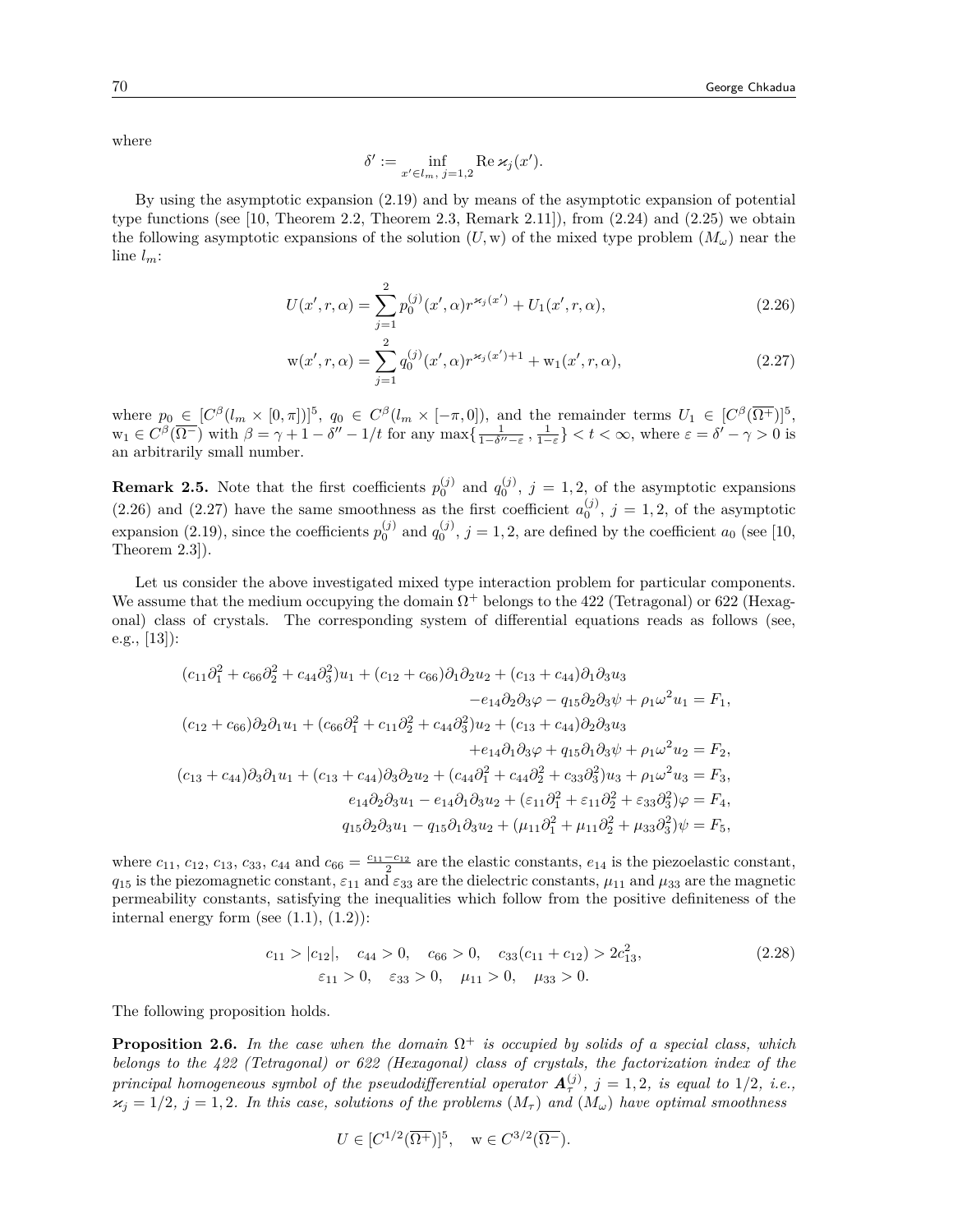*Proof.* The validity of this proposition follows from

$$
\mathfrak{S}^{\pm}_{\mathbf{A}^{(j)}_{\tau}} = \mathfrak{S}_{\mathbf{A}^{(j)}_{\tau}}(0,+1) = \mathfrak{S}_{\mathbf{A}^{(j)}_{\tau}}(0,-1) > 0, \ \ j = 1,2,
$$

since the factorization indices of the symbols

$$
\mathfrak{S}_{\mathbf{A}_{\tau}^{(j)}}(x,\xi)=\mathfrak{S}_{\mathbf{A}_{\tau}^{(j)}}(\xi),\;\;j=1,2,
$$

are calculated by formula (see [14]):

$$
\varkappa_j(x) = \frac{1}{2} + \frac{1}{2\pi} \arg \mathfrak{S}_{\mathbf{A}_\tau^{(j)}}(x, 0, -1) - \frac{1}{2\pi} \arg \mathfrak{S}_{\mathbf{A}_\tau^{(j)}}(x, 0, +1) - \frac{i}{2\pi} \ln \left| \frac{\mathfrak{S}_{\mathbf{A}_\tau^{(j)}}(x, 0, -1)}{\mathfrak{S}_{\mathbf{A}_\tau^{(j)}}(x, 0, +1)} \right|.
$$
 (2.29)

Here, it is assumed that the line  $l_m$  is parallel to the plane of isotropy, i.e., to the plane  $x_3 = 0$ . Indeed, since

$$
\begin{split} \mathfrak{S}^{\pm}_{\mathcal{A}_{\tau}}(0,\pm 1)=&-\big[\mathfrak{S}^{4k}_{\mathcal{A}_{\tau}}(0,\pm 1)\big]_{1\times 3}\left[\mathfrak{S}^{jk}_{\mathcal{A}_{\tau}}(0,\pm 1)\right]^{-1}_{3\times 3}\left[\mathfrak{S}^{j4}_{\mathcal{A}_{\tau}}(0,\pm 1)\right]_{3\times 1}+\mathfrak{S}^{44}_{\mathcal{A}_{\tau}}(0,\pm 1), \ \ j,k=1,2,3,\\ \mathfrak{S}^{\pm}_{\mathcal{A}_{\tau}^{(2)}}(0,\pm 1)=-[\mathfrak{S}^{5k}_{\mathcal{A}_{\tau}}(0,\pm 1)]_{1\times 3}\left[\mathfrak{S}^{jk}_{\mathcal{A}_{\tau}}(0,\pm 1)\right]^{-1}_{3\times 3}\left[\mathfrak{S}^{j5}_{\mathcal{A}_{\tau}}(0,\pm 1)\right]_{3\times 1}+\mathfrak{S}^{55}_{\mathcal{A}_{\tau}}(0,\pm 1), \ \ j,k=1,2,3,\\ \end{split}
$$

where

$$
\mathfrak{S}_{\mathcal{A}_{\tau}}(0,\pm 1)=\mathfrak{S}_{-2^{-1}I_5\pm \mathbf{K}_{\tau}}(0,1)\mathfrak{S}_{\mathbf{H}_{\tau}}^{-1}(0,1),
$$

in this case,

$$
\mathfrak{S}_{\mathbf{A}_{\tau}^{(1)}}^{\pm} = \frac{2A_{41}A_{14}\mathbf{C}_{55}}{d} - \frac{2A_{41}A_{14}\mathbf{C}_{45}}{d} - \frac{\mathbf{C}_{55}}{2d},
$$
\n
$$
\mathfrak{S}_{\mathbf{A}_{\tau}^{(2)}}^{\pm} = \frac{2A_{51}A_{15}\mathbf{C}_{44}}{d} - \frac{2A_{51}A_{14}\mathbf{C}_{45}}{d} - \frac{\mathbf{C}_{44}}{2d},
$$

where nonzero elements of the symbol matrix  $\mathfrak{S}_{\mathbf{K}_{\tau}}(0,1)$  are

$$
A_{14} = -i \frac{e_{14}c_{66}(b_2 - b_1)}{2b_1b_2\sqrt{B}} - i \frac{e_{14}q_{15}^2}{\alpha\varepsilon_{11}\tilde{e}_{14}^2} \left[ \sqrt{\frac{\varepsilon_{11}}{\varepsilon_{33}}} - \frac{c_{44}(b_2 - b_1)(\varepsilon_{33}b_1b_2 + \varepsilon_{11})}{\sqrt{B}} \right],
$$
  
\n
$$
A_{15} = -i \frac{q_{15}c_{66}(b_2 - b_1)}{2\alpha b_1b_2\sqrt{B}} - i \frac{q_{15}e_{14}^2}{\alpha\varepsilon_{11}\tilde{e}_{14}^2} \left[ \sqrt{\frac{\varepsilon_{11}}{\varepsilon_{33}}} - \frac{c_{44}(b_2 - b_1)(\varepsilon_{33}b_1b_2 + \varepsilon_{11})}{\sqrt{B}} \right],
$$
  
\n
$$
A_{41} = -i \frac{e_{14}\varepsilon_{33}(b_2 - b_1)}{2\sqrt{B}}, \quad A_{51} = -i \frac{q_{15}\varepsilon_{33}(b_2 - b_1)}{2\sqrt{B}},
$$
  
\n
$$
b_1 = \sqrt{\frac{A - \sqrt{B}}{2c_{44}\varepsilon_{33}}}, \quad b_2 = \sqrt{\frac{A + \sqrt{B}}{2c_{44}\varepsilon_{33}}}, \quad \tilde{e}_{14} = (e_{14}^2 + \alpha^{-1}q_{15}^2)^{1/2}, \quad \alpha = \frac{\mu_{11}}{\varepsilon_{11}} = \frac{\mu_{33}}{\varepsilon_{33}} > 0,
$$
  
\n
$$
A = \tilde{e}_{14}^2 + c_{44}\varepsilon_{11} + c_{66}\varepsilon_{33} > 0, \quad B = A^2 - 4c_{44}c_{66}\varepsilon_{11}\varepsilon_{33} > 0, \quad A > \sqrt{B}.
$$

Note that

$$
b_1b_2=\sqrt{\frac{c_{66}\varepsilon_{11}}{c_{44}\varepsilon_{33}}}.
$$

It can be proved that  $A_{14}A_{41} < 0$ ,  $A_{15}A_{51} < 0$  (see [3]).

Let us calculate the entries  $A_{23}$  and  $A_{32}$ . Introduce the notation

$$
C := c_{11}c_{33} - c_{13}^2 - 2c_{13}c_{44}, \quad D := C^2 - 4c_{44}^2c_{33}c_{11}.
$$

Consider two cases.

*Case 1.* Let *D >* 0. Then

$$
A_{23} = i \frac{c_{44}(d_2 - d_1)(c_{11} - c_{13}d_1d_2)}{2d_1d_2\sqrt{D}}, \quad A_{32} = -i \frac{c_{44}(d_2 - d_1)(c_{33}d_1d_2 - c_{13})}{2d_1d_2\sqrt{D}}, \tag{2.30}
$$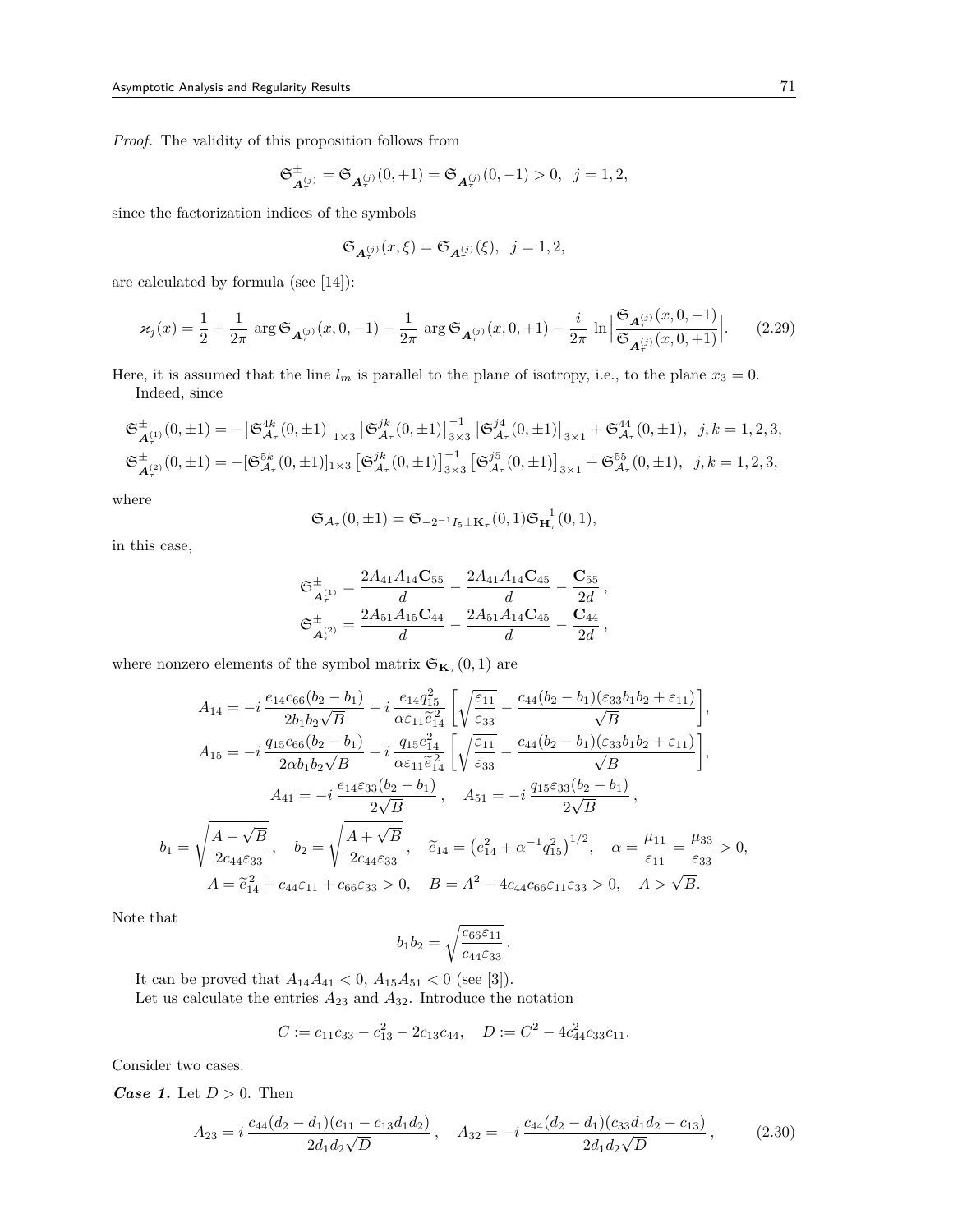where

$$
d_1 = \sqrt{\frac{C - \sqrt{D}}{2 c_{44} c_{33}}}, \quad d_2 = \sqrt{\frac{C + \sqrt{D}}{2 c_{44} c_{33}}}.
$$

Inequalities (2.28) imply that  $C > \sqrt{D}$  and

$$
d_1 d_2 = \frac{\sqrt{c_{11}}}{\sqrt{c_{33}}}, \quad (d_2 - d_1)^2 = \frac{C - 2c_{44}\sqrt{c_{33}}\sqrt{c_{11}}}{c_{44}c_{33}} > 0.
$$

Then from (2.30), we obtain  $A_{23}A_{32} > 0$ .

*Case 2.* Let  $D < 0$ . In this case,

$$
A_{23} = i \frac{ac_{44}(\sqrt{c_{11}c_{33}} - c_{13})}{\sqrt{-D}}, \quad A_{32} = -i \frac{ac_{44}(\sqrt{c_{11}c_{33}} - c_{13})}{\sqrt{-D}} \frac{\sqrt{c_{33}}}{\sqrt{c_{11}}},
$$

where

$$
a=\frac{1}{2}\sqrt{\frac{-C+2c_{44}\sqrt{c_{11}c_{33}}}{c_{44}c_{33}}}>0
$$

and we get again

$$
A_{23}A_{32} = \frac{c_{44}^2 a^2 (\sqrt{c_{11} c_{33}} - c_{13})^2}{-D} \frac{\sqrt{c_{33}}}{\sqrt{c_{11}}} > 0.
$$

Nonzero elements of the symbol matrix  $\mathfrak{S}_{\mathbf{H}_{\tau}}(0, +1) = \mathfrak{S}_{\mathbf{H}_{\tau}}(0, -1)$  are:

$$
C_{11} = -\frac{b_2 - b_1}{2\sqrt{B}} \left( \varepsilon_{33} + \frac{\varepsilon_{11}}{b_1 b_2} \right),
$$
  
\n
$$
C_{22} = \begin{cases}\n-\frac{d_2 - d_1}{2\sqrt{D}} \left( c_{33} + c_{44} \sqrt{\frac{c_{33}}{c_{11}}} \right) & \text{if } D > 0, \\
-\frac{a}{\sqrt{D}} \left( c_{33} + c_{44} \sqrt{\frac{c_{33}}{c_{11}}} \right) & \text{if } D < 0,\n\end{cases}
$$
  
\n
$$
C_{33} = \begin{cases}\n-\frac{d_2 - d_1}{2\sqrt{D}} \left( c_{44} + \sqrt{c_{11} c_{33}} \right) & \text{if } D > 0, \\
-\frac{a}{\sqrt{D}} \left( c_{44} + \sqrt{c_{11} c_{33}} \right) & \text{if } D > 0,\n\end{cases}
$$
  
\n
$$
C_{44} = -\left\{ \frac{b_2 - b_1}{2\sqrt{B}} \left( c_{44} + \frac{c_{66}}{b_1 b_2} \right) + \frac{q_{15}^2}{2\alpha \varepsilon_{11} \tilde{e}_{14}^2} \left[ \sqrt{\frac{\varepsilon_{11}}{\varepsilon_{33}}} - \frac{c_{44} (b_2 - b_1)(\varepsilon_{33} b_1 b_2 + \varepsilon_{11})}{\sqrt{B}} \right] \right\},
$$
  
\n
$$
C_{55} = -\left\{ \frac{b_2 - b_1}{2\sqrt{B}} \left( c_{44} + \frac{c_{66}}{b_1 b_2} \right) + \frac{e_{14}^2}{2\alpha \varepsilon_{11} \tilde{e}_{14}^2} \left[ \sqrt{\frac{\varepsilon_{11}}{\varepsilon_{33}}} - \frac{c_{44} (b_2 - b_1)(\varepsilon_{33} b_1 b_2 + \varepsilon_{11})}{\sqrt{B}} \right] \right\},
$$
  
\n
$$
C_{45} = C_{54} = \frac{e_{14} q_{15}}{2\alpha \varepsilon_{11} \tilde{e}_{14}^2} \left[ \sqrt{\frac
$$

Note that  $C_{jj} < 0, j = \overline{1, 6}$  (see [3]).

Therefore, we obtain

$$
\mathfrak{S}_{\mathbf{A}_{\tau}^{(j)}}^{\pm} = \mathfrak{S}_{\mathbf{A}_{\tau}^{(j)}}(0, +1) = \mathfrak{S}_{\mathbf{A}_{\tau}^{(j)}}(0, -1) > 0, \ \ j = 1, 2,
$$

and from (2.29), we get  $\varkappa_j = 1/2$ .

From (2.26) and (2.27), we obtain that  $U \in [C^{1/2}(\overline{\Omega^+})]^5$ ,  $w \in C^{3/2}(\overline{\Omega^-})$ .

#### $\Box$

## **Acknowledgement**

This work was supported by Shota Rustaveli National Science Foundation of Georgia (SRNSF) (Grant  $#$  YS-18-385).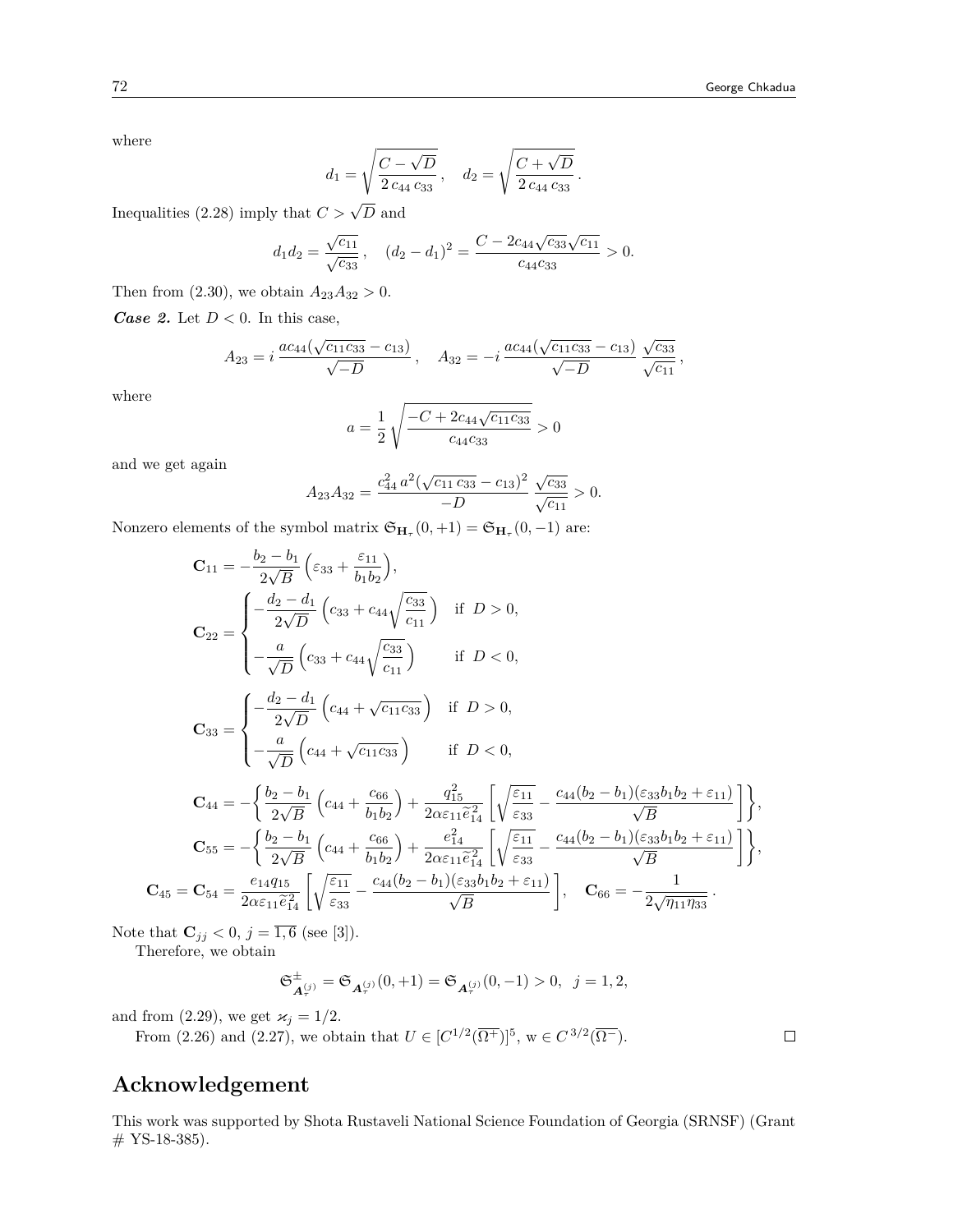## **References**

- [1] T. Buchukuri, O. Chkadua and D. Natroshvili, Mixed boundary value problems of thermopiezoelectricity for solids with interior cracks. *Integral Equations Operator Theory* **64** (2009), no. 4, 495–537.
- [2] T. Buchukuri, O. Chkadua and D. Natroshvili, Mixed boundary value problems of pseudooscillations of generalized thermo-electro-magneto-elasticity theory for solids with interior cracks. *Trans. A. Razmadze Math. Inst.* **170** (2016), no. 3, 308–351.
- [3] T. Buchukuri, O. Chkadua and D. Natroshvili, Mixed boundary-transmission problems of the generalized thermo-electro-magneto-elasticity theory for piecewise homogeneous composed structures. *Trans. A. Razmadze Math. Inst.* **175** (2021), no. 2, 163–198.
- [4] G. Chkadua, Mathematical problems of interaction of different dimensional physical fields. *J. Phys.: Conf. Ser.* **451** (2013), 012025.
- [5] G. Chkadua, Pseudodifferential operators and boundary value problems for elliptic equations and systems. *Ph.D Thesis, King's College London, London, UK*, 2016.
- [6] G. Chkadua, Solvability, asymptotic analysis and regularity results for a mixed type interaction problem of acoustic waves and piezoelectric structures. *Math. Methods Appl. Sci.* **40** (2017), no. 15, 5539–5562.
- [7] G. Chkadua, Interaction problems of acoustic waves and electro-magneto-elastic structures. *Mem. Differ. Equ. Math. Phys.* **79** (2020), 27–56.
- [8] G. Chkadua, Solvability of the mixed type interaction problem of acoustic waves and electromagneto-elastic structures. *Mem. Differ. Equ. Math. Phys.* **84** (2021), 69–98.
- [9] G. Chkadua and D. Natroshvili, Interaction of acoustic waves and piezoelectric structures. *Math. Methods Appl. Sci.* **38** (2015), no. 11, 2149–2170.
- [10] O. Chkadua and R. Duduchava, Asymptotics of functions represented by potentials. *Russ. J. Math. Phys.* **7** (2000), no. 1, 15–47.
- [11] O. Chkadua and R. Duduchava, Pseudodifferential equations on manifolds with boundary: Fredholm property and asymptotic. *Math. Nachr.* **222** (2001), 79–139.
- [12] D. L. Colton and R. Kress, *Integral Equation Methods in Scattering Theory*. Pure and Applied Mathematics (New York). A Wiley-Interscience Publication. John Wiley & Sons, Inc., New York, 1983.
- [13] E. Dieulesaint and D. Royer, *Ondes É́lastiques Dans les Solides: Application au Traitement du Signal*. Masson, Paris, 1974.
- [14] G. I. Eskin, *Boundary Value Problems for Elliptic Pseudodifferential Equations*. Translations of Mathematical Monographs, 52. American Mathematical Society, Providence, R.I., 1981.
- [15] D. S. Jones, Low-frequency scattering by a body in lubricated contact. *Quart. J. Mech. Appl. Math.* **36** (1983), no. 1, 111–138.
- [16] V. D. Kupradze, T. G. Gegelia, M. O. Basheleĭshvili and T. V. Burchuladze, *Three-Dimensional Problems of the Mathematical Theory of Elasticity and Thermoelasticity*. North-Holland Series in Applied Mathematics and Mechanics, 25. North-Holland Publishing Co., Amsterdam–New York, 1979.
- [17] D. Natroshvili, Boundary integral equation method in the steady state oscillation problems for anisotropic bodies. *Math. Methods Appl. Sci.* **20** (1997), no. 2, 95–119.
- [18] J.-C. Nédélec, *Acoustic and Electromagnetic Equations. Integral Representations for Harmonic Problems*. Applied Mathematical Sciences, 144. Springer-Verlag, New York, 2001.
- [19] E. Shargorodsky, An *Lp*-analogue of the Vishik–Eskin theory. *Mem. Differential Equations Math. Phys.* **2** (1994), 41–146.
- [20] H. Triebel, *Interpolation Theory, Function Spaces, Differential Operators*. Johann Ambrosius Barth, Heidelberg, 1995.